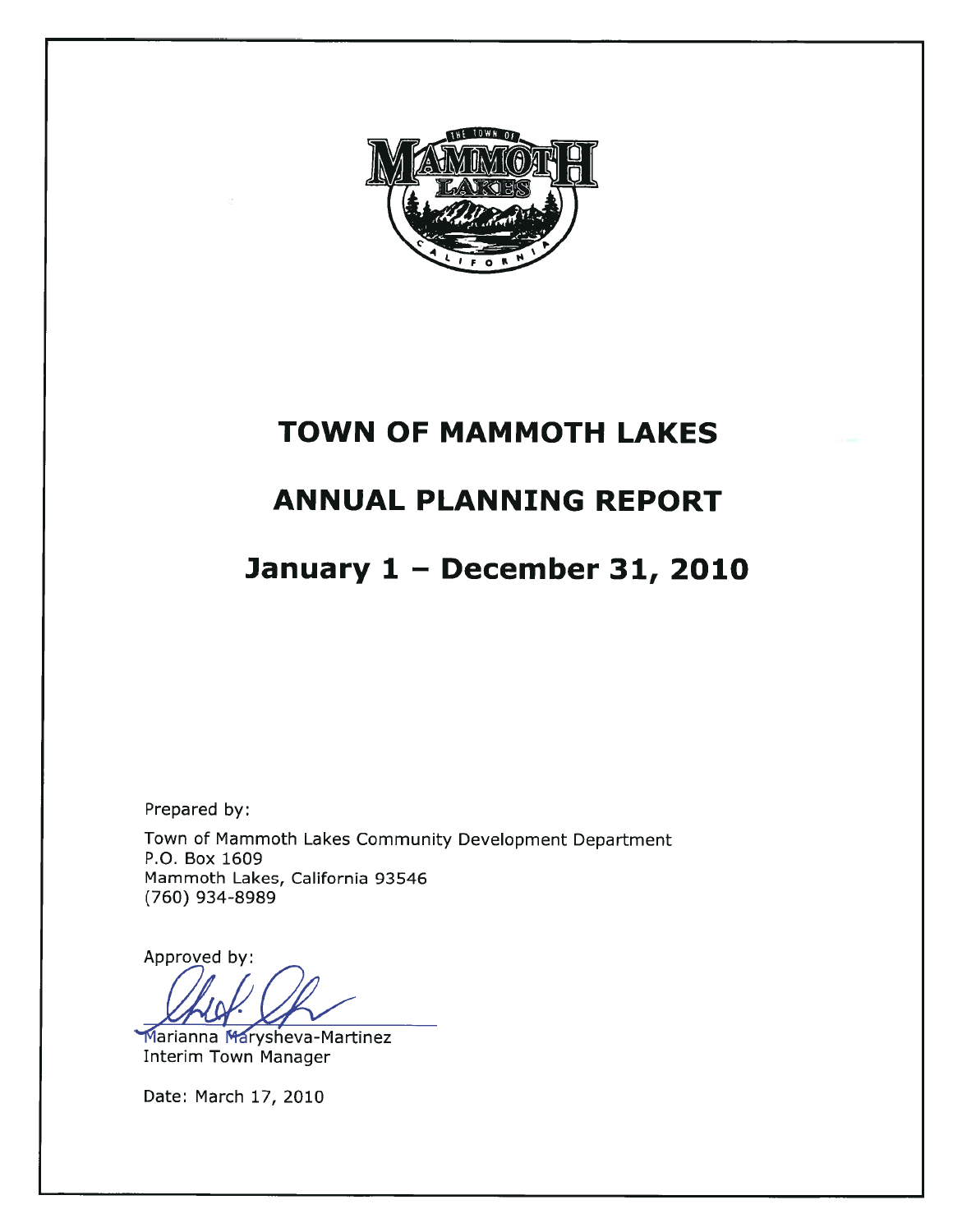# **INTRODUCTION AND PURPOSE**

California Government Code Section 65400(a) requires local planning agencies to: "Investigate and make recommendations to the legislative body regarding reasonable and practical means for implementing the general plan or element of the general plan, so that it will serve as an effective guide for orderly growth and development, preservation and conservation of open-space land and natural resources, and the efficient expenditure of public funds relating to the subjects addressed in the general plan."

An annual report including the following information is required to be prepared and submitted to the Mammoth Lakes Town Council, Office of Planning and Research, and the Department of Housing and Community Development (HCD) by April 1<sup>st</sup> of each year:

- 1. The status of the general plan and progress in its implementation;
- 2. The Town's progress in meeting its share of the regional housing needs;
- 3. Local efforts to remove governmental constraints to the maintenance, improvement, and development of housing; and
- 4. The degree to which the Town's approved general plan complies with the State General Plan Guidelines and the date of last revision to the general plan.

In addition to the above-listed required information, the Community Development Department has included additional content in this report that is locally relevant including planning activities, permits initiated, and major development applications processed.

The purpose of this report is to inform the Town Council and the community of Mammoth Lakes about the status of implementing the General Plan, housing issues, and development in Mammoth Lakes. The report should be used to identify what necessary adjustments, if any, should be made to further implement the General Plan in the upcoming year.

This report summarizes the planning activities for the Town of Mammoth Lakes from January 1 to December 31, 2010.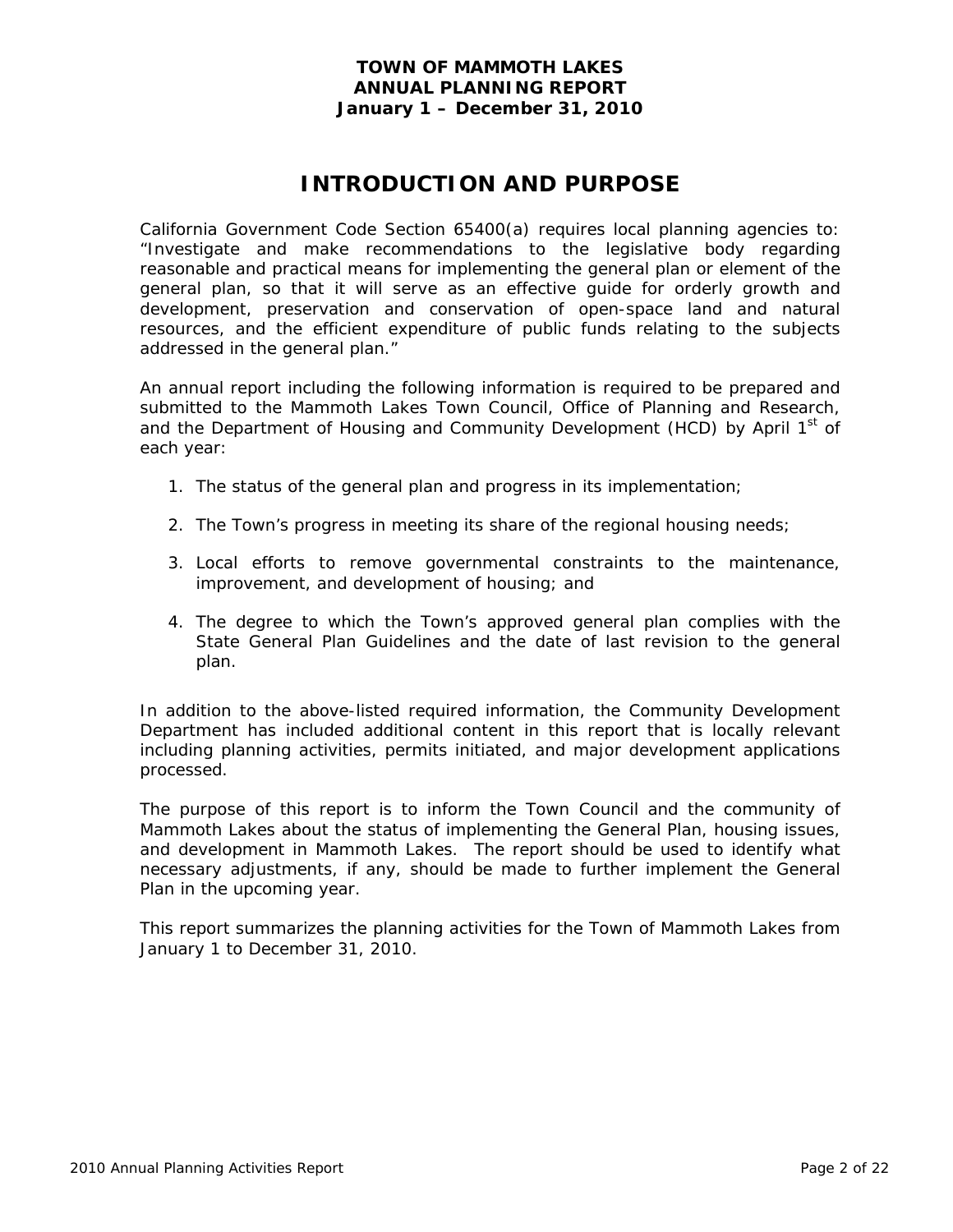# **TABLE OF CONTENTS**

| Key Efforts and Challenges in Implementing the General Plan  5 |
|----------------------------------------------------------------|
|                                                                |
|                                                                |
|                                                                |
|                                                                |
|                                                                |
|                                                                |
| Resource Management and Conservation Element 11                |
| Arts, Culture, Heritage and Natural History Element  12        |
|                                                                |
|                                                                |
|                                                                |
|                                                                |
|                                                                |
|                                                                |
|                                                                |
|                                                                |
|                                                                |
|                                                                |
|                                                                |
| <b>ATTACHMENTS</b>                                             |

- 1. Housing Element Implementation Tables
- 2. Detailed List of Planning Applications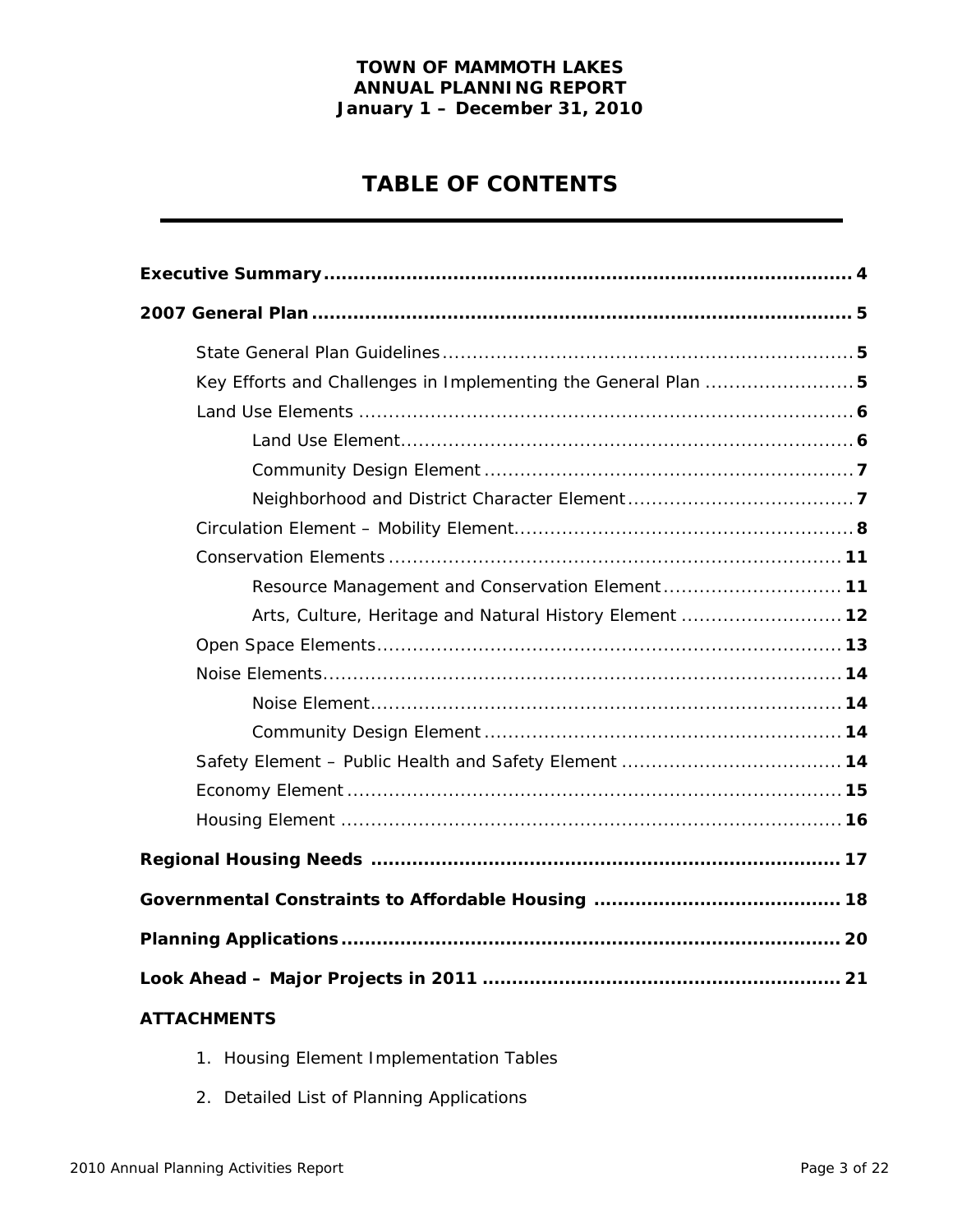# **EXECUTIVE SUMMARY**

The Town of Mammoth Lakes January 1 – December 31, 2010 Annual Planning Report was prepared by the Town of Mammoth Lakes Community Development Department in accordance with California Government Code Section 65400. This report was presented to and accepted by the Mammoth Lakes Town Council on March 16, 2011.

This report summarizes the measures and actions associated with the implementation of all of the Town's General Plan elements with specific reference to each of the individual elements required by State law. These elements include Land Use, Circulation, Conservation, Open Space, Noise, Safety, Economy, and Housing. The Town's General Plan addresses all of these topics, but the elements differ in how they are titled and organized.

The Town has made significant progress in the implementation of the General Plan through district planning, the Housing Element update, policy development and implementation, facilities planning, and the approval of major planning projects. These achievements are discussed under the appropriate General Plan element section of this report.

The Town adopted the updated Housing Element on June 23, 2010. The Housing Element addresses the planning period 2007-2014. The Town's progress in meeting the Housing Element goals is discussed in depth in this report. The Housing Element Implementation Tables, Attachment 1, provide details of the progress of meeting regional housing needs as well as removing governmental constraints to the development of affordable housing.

This report also includes information on planning applications that were initiated, completed, or underway in 2010. The slow down of California's housing market and economy since 2007 has also affected Mammoth Lakes. This has generally resulted in a decrease in the total number of major planning applications and has delayed the construction of approved major projects. Smaller projects, such remodels, single family homes, exterior upgrades and other minor permits, have also been affected, but not as significantly. However, from 2009 to 2010, the Town saw an increase in the number of building permit applications and code compliance cases. Also, the Town had an increase in certain planning applications, largely as a result of the voters' passage of Measure M for medical marijuana cooperatives.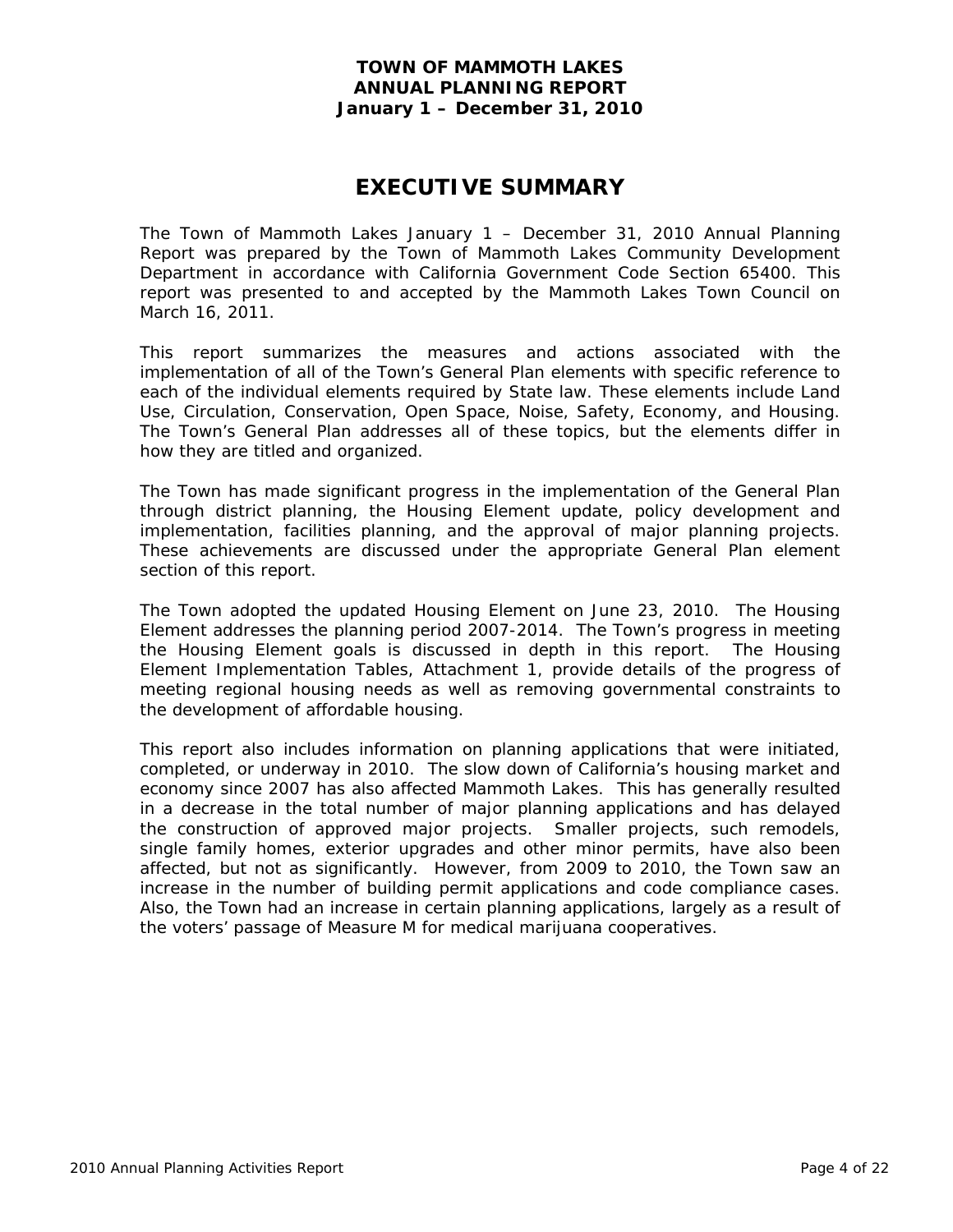# **2007 GENERAL PLAN**

### **State General Plan Guidelines**

The Town of Mammoth Lakes General Plan was adopted on August 15, 2007. The Town of Mammoth Lake's 2007 General Plan ("General Plan") was prepared using the State's 2003 General Plan Guidelines (Government Code 65040.2). The General Plan includes the seven mandatory elements: land use, circulation (Mobility Element), conservation (Resource Management and Conservation Element; and Arts, Culture, Heritage, and Natural History Element), housing, noise (Noise Element; and Community Design Element), open space (Parks, Open Space and Recreation Element; and Parks and Recreation Element), and safety (Public Health and Safety Element). The General Plan also includes three optional elements: economy, public arts, and community character.

The 2007 General Plan did not include updates to the existing Housing, Parks and Recreation, and Noise elements. An update of the Housing Element (2003) was completed and adopted in 2010. An updated Parks and Recreation Master Plan (PRMP) will replace the current Parks and Recreation Element (1990) following the environmental review process. The Noise Element (1997) is anticipated to be updated by 2012 as feasible with Town resources. An update to the Mobility (Circulation) Element was underway in 2010.

During 2010, two Town-initiated General Plan amendments were approved: Redesignation of the Town-owned Bell-Shaped Parcel to Open Space, and adoption of the Housing Element Update.

## **Key Efforts and Challenges in Implementing the General Plan**

The following key efforts were accomplished in 2010 to implement the General Plan:

- Town Council adopted the Housing Element Update.
- Town Council accepted the Downtown Concept for Main Street.
- Commercial airport service expanded by adding a daily flight to San Francisco.
- A ten percent increase in ridership on the Town operated transit system was achieved.
- Town Council approved a development agreement with Snowcreek Investment Company.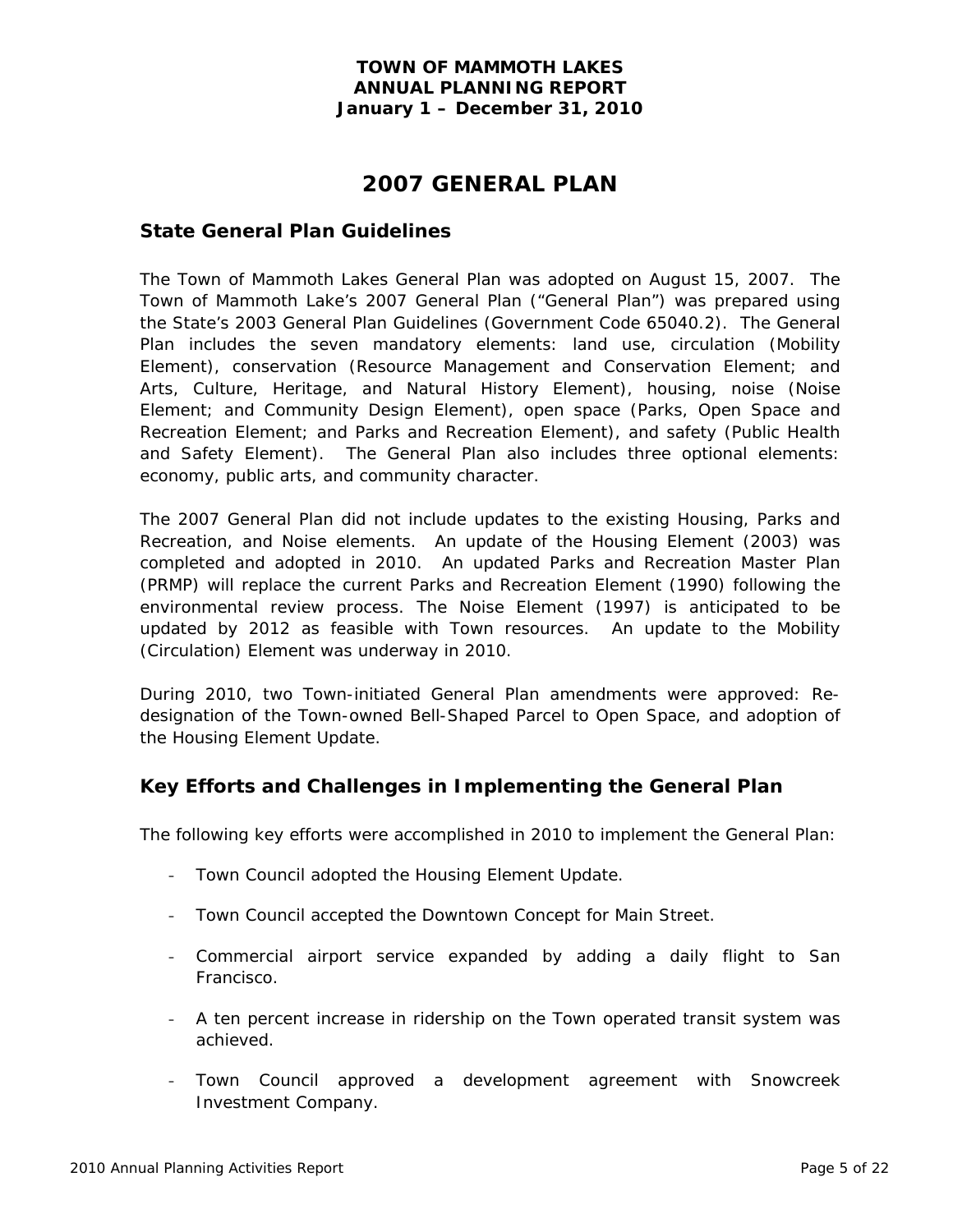- Town Council approved the Old Mammoth Place project, a mixed-use project utilizing the Community Benefits/Incentive Zoning (CBIZ) policy.
- The Town Council amended the Municipal Code in response to the voters' passage of Measure M to include Chapter 5.38, Medical Marijuana Cooperatives.
- The Town completed 95% of the Lake Mary Bike Path Project.

The Town encountered a number of challenges while furthering the goals of the General Plan:

- Reduced staff has impacted the Town's ability to initiate or complete priorities on schedule.
- Budget cuts have reduced certain services and limited resources for staff training and further education.
- Competing priorities and unanticipated priorities have affected staff time spent on approved work program items.

Even with these challenges, the Town made substantial progress in implementing the 2007 General Plan in 2010.

## **Land Use Elements**

Three elements in the 2007 General Plan address land use. These elements are Land Use, Community Design, and Neighborhood and District Character.

### *Land Use Element*

The Land Use Element states: "An overarching principle of the community is to maintain the town's compact urban form, protect natural and outdoor recreation resources, and prevent sprawl."

During 2010, the Town started work on the Zoning Code Update that will implement the General Plan by aligning the Zoning Code more closely with General Plan goals, policies, and actions and by codifying neighborhood district plans. The Zoning Code Update is a comprehensive update that addresses and revises development standards; parking and loading standards; permit processing requirements; housing; regulations for nonconforming uses, structures and parcels; signs; and many other topics. Numerous public listening sessions, workshops, and methods of outreach were conducted and utilized to address existing issues and improve the Zoning Code. The Zoning Code Update is anticipated to be drafted in 2011 and CEQA completed in 2011-2012.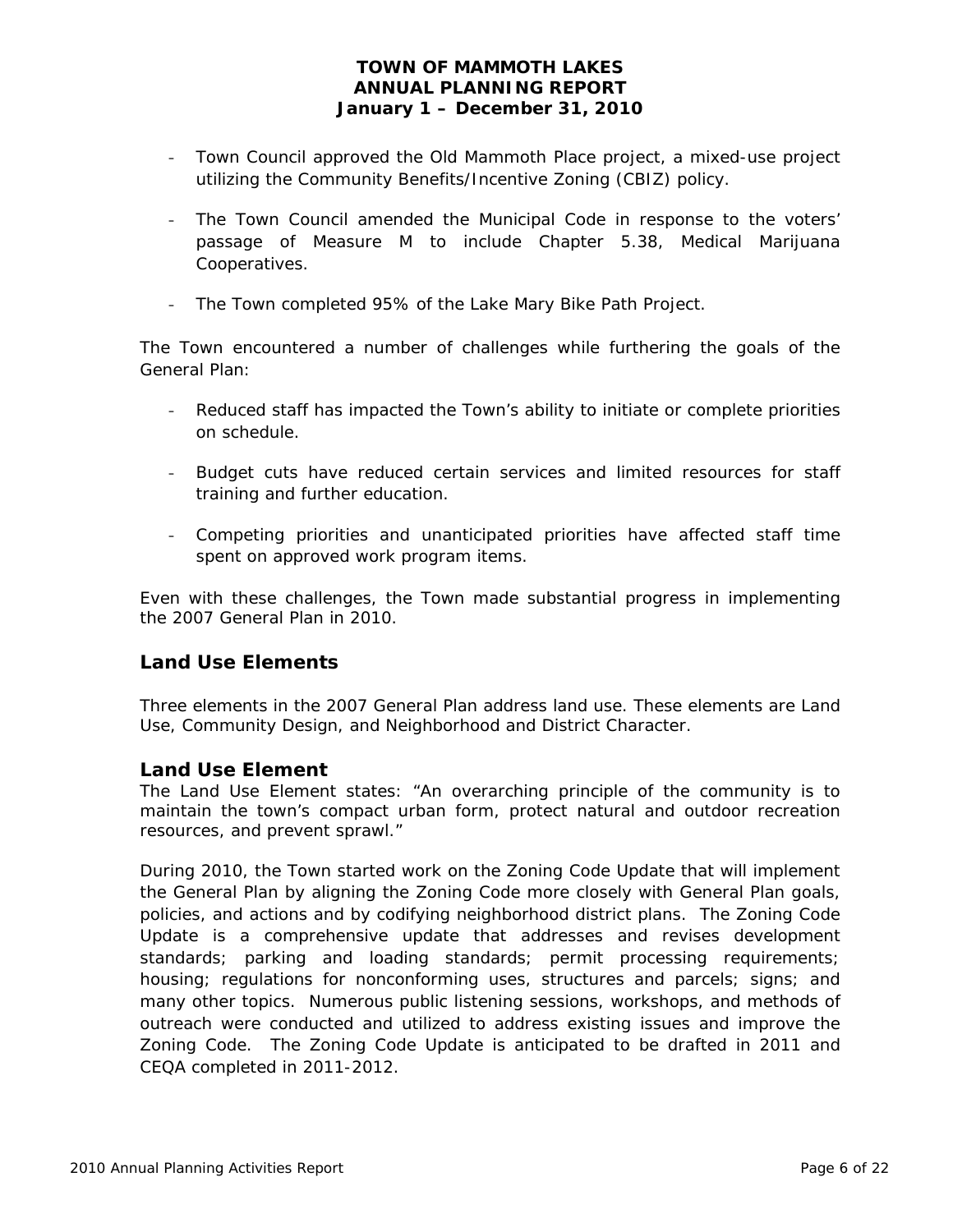In 2010, the Town was awarded a \$318,245 grant from the Strategic Growth Council to develop sustainability standards and principles, such as mixed use development, form-based zoning, and mobility concepts that will be incorporated in the Zoning Code, Project Impact Evaluation Criteria and an Indicators Reporting Program.

In 2010, the Town Council approved several major projects that further General Plan Land Use goals. The Old Mammoth Place project was approved under the Clearwater Specific Plan, implementing new and progressive development guidelines and standards for a cohesive, mixed-use, pedestrian-oriented project. The Snowcreek Development Agreement (DA) was also approved for the Snowcreek VII and VIII properties. The DA was negotiated between the Town and applicant and resulted in numerous community benefits such as permanent preservation of Mammoth Creek open space, financial contributions, and securing public egress for backcountry skiers, snowboarders, and snowshoers from the Sherwin Range earlier than would otherwise be required.

Lastly, the Town continues to maintain the Town's Urban Growth Boundary (UGB) to ensure a compact urban form, protect natural and outdoor recreational resources, and prevent sprawl.

### *Community Design Element*

The Community Design Element states: "Our community is set within the forest; trees and the natural landscape are prominent and create a sense of scale and strong aesthetic."

An important policy in this Element is to limit building height to the tree heights on site or to the top of the tree canopy if no trees exist on site (Policy C.2.X). The Town continues to evaluate proposed projects against this policy. In 2010, staff utilized a survey of tree heights in the Main Street area to develop recommendations for the Downtown Concept for Main Street.

To implement the policies and actions of this Element, the Town continues to retain an Advisory Design Panel (ADP) that reviews site design, building massing and architecture of proposed development project. In addition, the Town continues to implement and revisit the Town's Design Guidelines and Color Handbook to achieve desired community design through project review and/or the entitlement process.

## *Neighborhood and District Character Element*

The Neighborhood and District Character Element states: "To enhance the unique character of Mammoth Lakes, development of individual sites and districts must be carefully planned…the community's overall mix and composition of land uses, housing, employment, lodging and amenities should be considered in the planning of each district."

The district planning process continues to facilitate the overall planning of geographic areas in town. In 2010, the Town Council accepted the Downtown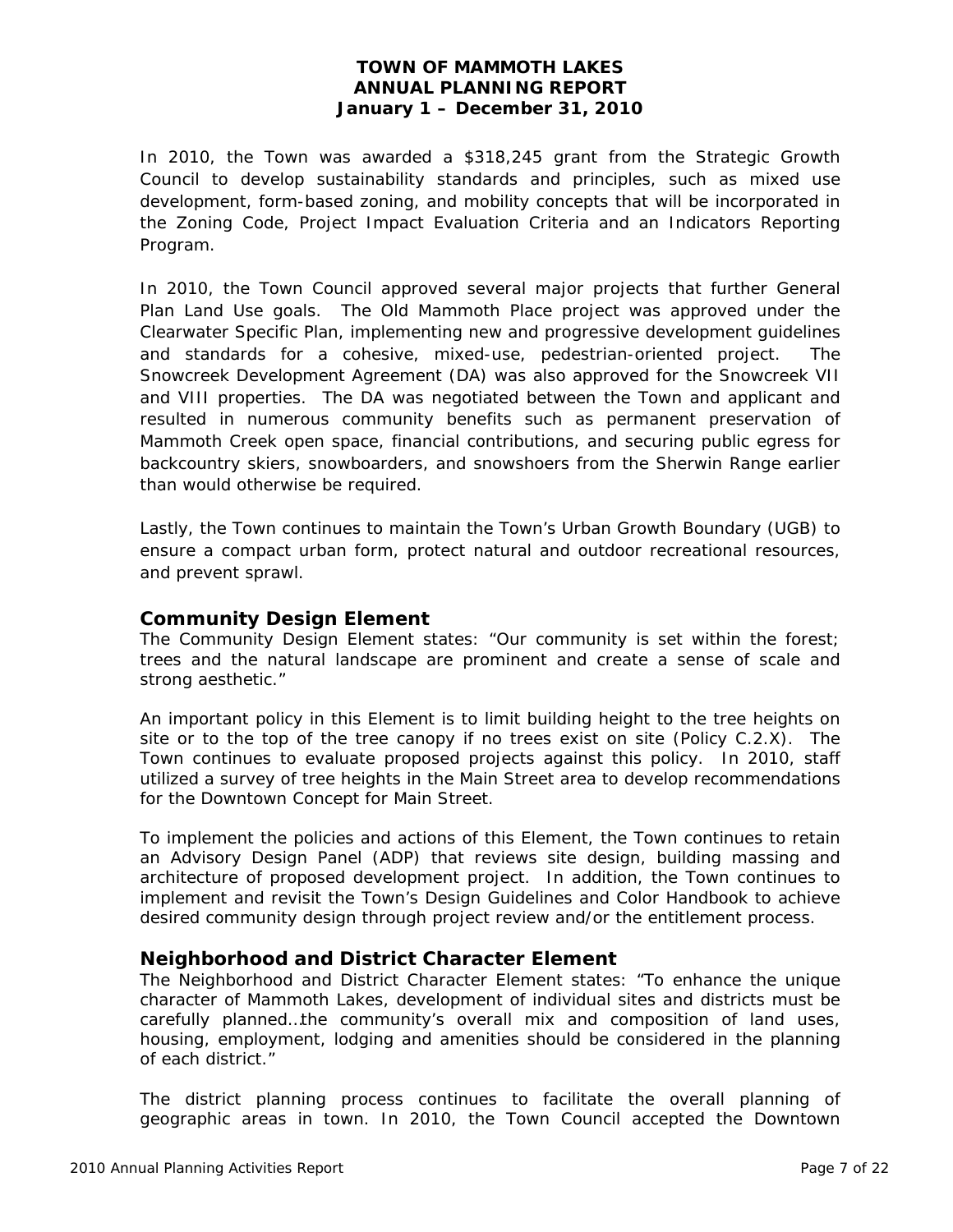Concept for Main Street ("Downtown Concept") that encompasses the Main Street and the Shady Rest districts as well as portions of Old Mammoth Road and Gateway districts. The Downtown Concept was developed with the input and consensus of a 15-member Focus Group and through a series of public workshops and was presented to the Tourism and Recreation, Mobility, Public Arts, and Planning Commissions to gather a broad range of feedback. The major concepts include strategies to achieve a thriving, mixed-use, walkable downtown, infill and improvements to vacant and underutilized properties, streetscape improvements, transportation system enhancements, and development of catalyst sites. A major component of the Downtown Concept is the reconfiguration of the current 200 foot Main Street right-of-way to bring active ground floor uses to the street, incorporate a median, and add pedestrian sidewalks, bike lanes, and on-street parking. Short term actions will be implemented in 2011 to build momentum for this concept, including re-striping of Main Street to include bike lanes and a pilot project to temporarily reconfigure the frontage roads to improve pedestrian access.

Three neighborhood district plans remain to be completed: South Districts, Sierra Valley Sites, and Gateway. The South Districts and Sierra Valley Sites neighborhood district plans are underway and will be completed in 2011. The Gateway neighborhood district plan is anticipated to be initiated and completed in fiscal year 2011-2012.

## **Circulation Element – Mobility Element**

The Mobility Element in the 2007 General Plan addresses circulation and states, "Mammoth Lakes will be connected, accessible, uncongested and safe with emphasis on feet first, public transportation second, and car last."

### *Mobility Plan*

The Town continues work on the preparation of the Mobility Plan, which is a comprehensive multimodal transportation plan that will serve as the update to the Circulation Element of the Town's General Plan. The Mobility Plan will implement a number of General Plan goals, policies, and actions, including concepts related to "feet-first," sustainability, and smart-growth. As part of the Mobility Plan process, the Town updated its travel demand model (traffic model) to determine future Level of Service on Town streets and to identify potential impacts related to new development. The Town will utilize the State provided complete streets guidelines in the development of the Mobility Plan. The Mobility Plan is scheduled for completion in June 2011. Required environmental analysis is scheduled to occur in the 2011-2012 fiscal year.

### *Streets*

In 2010, the Town made substantial progress on the Caltrans Community Based Transportation Planning (CBTP) Grant for the Commercial Corridor Management Plan (CCMP), which is scheduled for completion in September 2011. The CCMP study area includes Main Street, Old Mammoth Road, and Minaret Road in the North Village. The CCMP coordinates with and makes substantial use of the work effort on the Downtown Concept for Main Street ("Downtown Concept"). In particular, the CCMP tiers off of the Downtown Concept community-driven work to identify key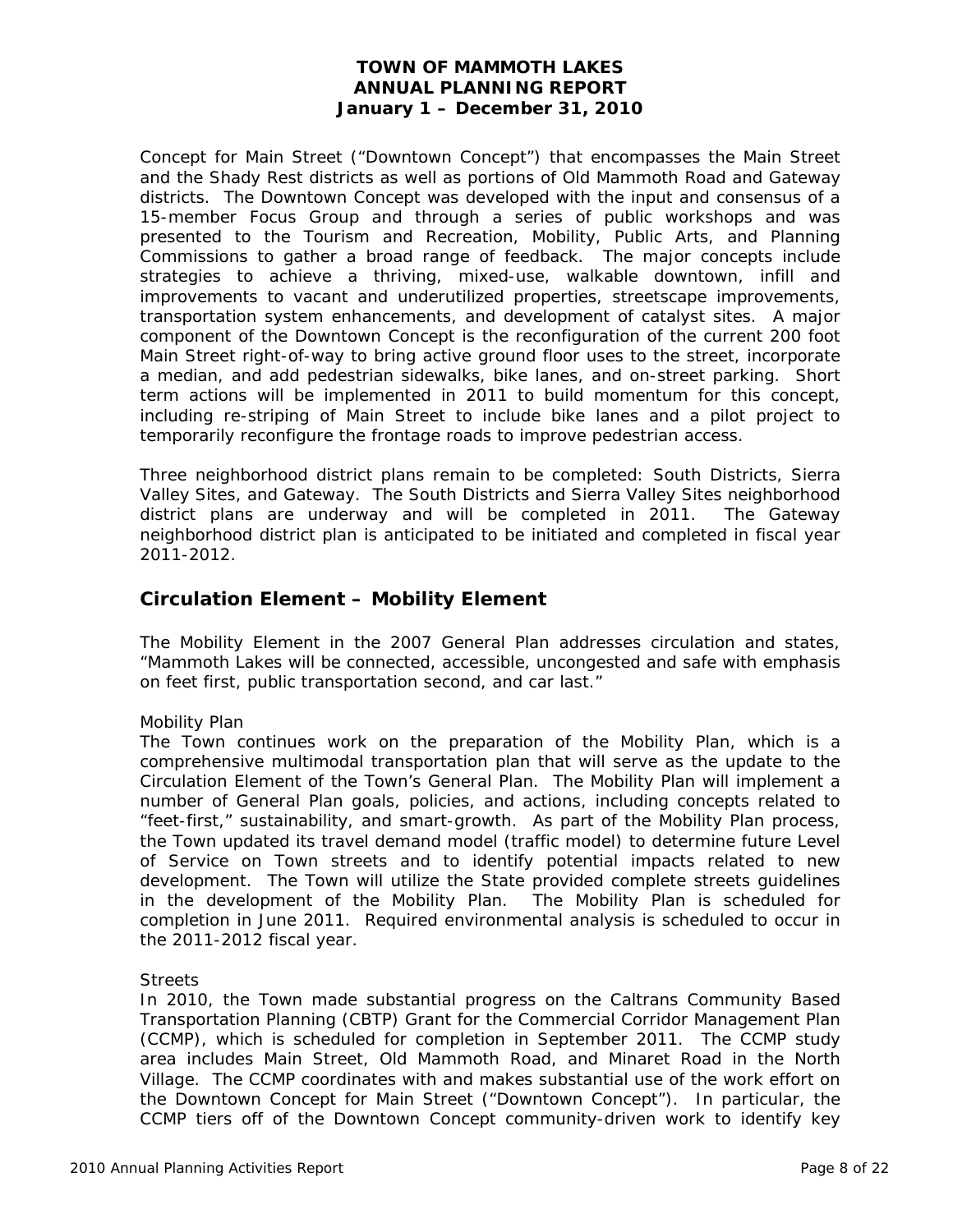issues, opportunities and constraints for the study area, develop a set of plan alternatives, and create a preferred plan concept and related policy recommendations. The CCMP enables the Town to further refine and test the Downtown Concept recommendations, input additional technical review and analysis, and develop detailed implementation steps and corridor management strategies.

To improve road safety, the Town will construct a heated street section for Lakeview Road (a.k.a. the voodoo chute) in 2011 to reduce snow and icing issues on this steep connector road that is the site of frequent accidents. This street section will be heated with a ground source heat pump.

The Town continues to hold quarterly meetings with the California Department of Transportation (Caltrans – District 9), and publicly noticed meetings with the Mobility Commission to discuss mobility related topics and issues. In addition, the Town works jointly with Mono County to provide staff services to the Mono County Local Transportation Commission (LTC). The Town's primary LTC projects in 2010 were the Mobility Plan/Element and completion of the traffic model update.

Also in 2010, the County received a grant for a corridor management plan for the 395 national scenic corridor. This effort will be jointly staffed between the County and the Town.

#### *Air Service*

In 2010, commercial airport service was expanded, adding a daily flight to San Francisco in addition to the daily flights to Los Angeles, San Jose, and Portland. Expanded air service is expected to result in fewer private vehicles in town, thereby supporting transit and "feet-first" goals. Also, the Town completed preliminary design and CEQA review for the southerly airport access road in 2010. Right-of-way acquisition and final design of the southerly access road is anticipated to be complete in 2011-2012.

### *Transit*

With a flat budget, transit service hours remained essentially the same in 2010 as 2009 with some minor route changes to meet user's needs. Even with no change to service hours, transit ridership increased ten percent from 2009 levels on the Town operated transit system. In 2010, uniform transit signage was installed, all bus stops were numbered, and transit maps were included at each stop. Eastern Sierra Transit Authority (ESTA) continues to work towards their goal of operating the entire transit system under contract with both the Town and Mammoth Mountain Ski Area (MMSA). The Town, ESTA, and MMSA continue to work towards the unification of the transit system, which is anticipated in the next few years. Also, the Town continues to require a transit agreement from all transient development projects to de-emphasize automobile use and secure funding for transit.

### *Pedestrian Facilities and Trails*

To promote non-motorized transportation to the Lakes Basin, the Town completed 95% of the Lake Mary Bike Path project, consisting of a five mile multi-use Class I bike path from Minaret Road to Horseshoe Lake, reconstructing the trailhead parking lot at the Lower Twin Lakes Bridge, completing gaps in the off street portions of the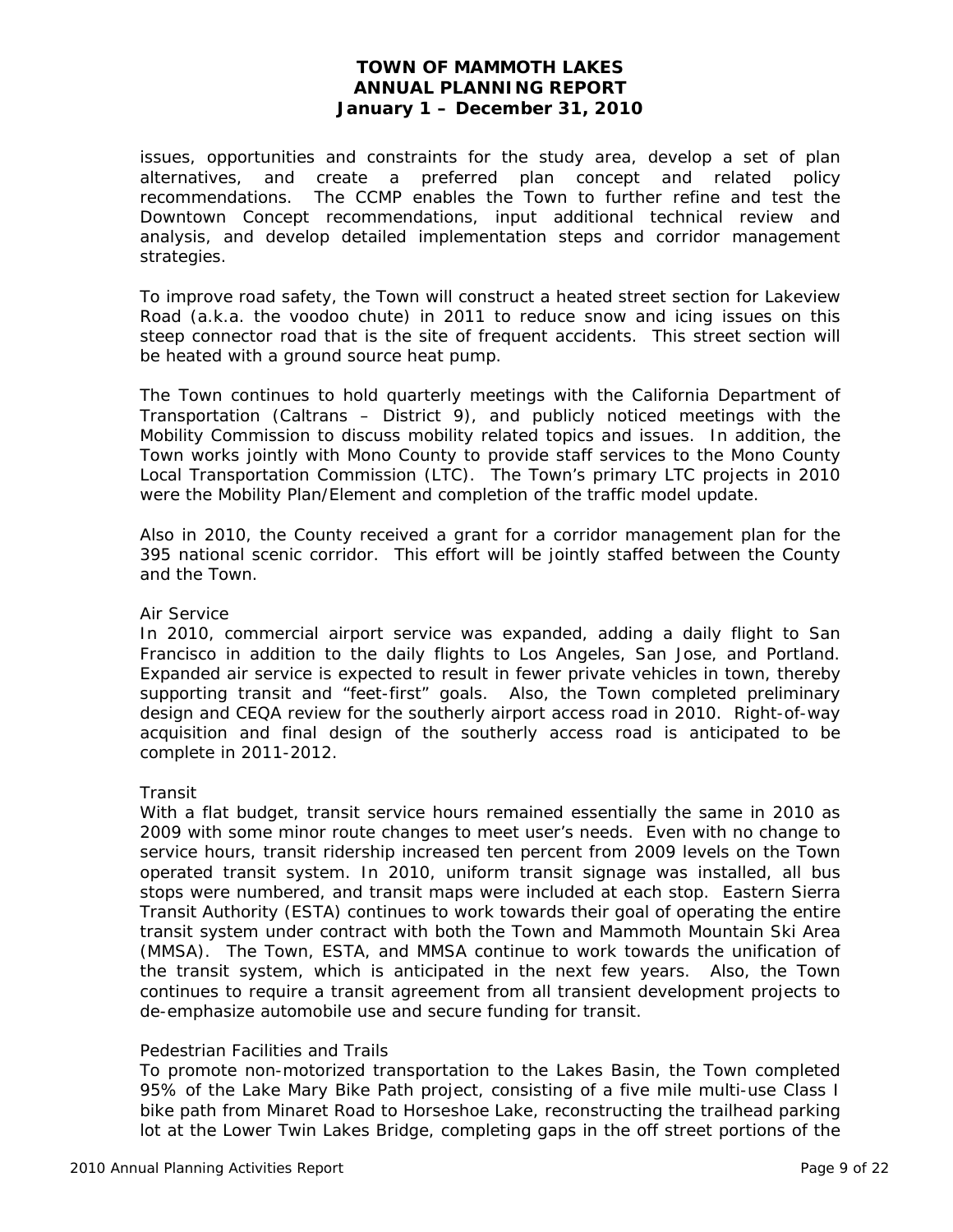bike path, bus stops, and signage and wayfinding. Completion of all the Lake Mary Bike Path project components is anticipated for summer 2011.

The Lakes Basin Special Study (LABSS) is a two-year grant funded transportation and recreation study of the Mammoth Lakes Basin area. The Town of Mammoth Lakes (Town), Inyo National Forest (INF), and Mammoth Lakes Trails and Public Access (MLTPA) have partnered to study mobility and outdoor recreation patterns in the Mammoth Lakes Basin. The project is funded by a grant from the Sierra Nevada Conservancy and will assist the U.S. Forest Service to establish a comprehensive plan for the area. In September and October of 2010, the Town, INF, and MLTPA completed extensive field work and held a series of public workshops to gather community input. Preliminary Alternatives are currently being identified and analyzed and a draft report is scheduled to be presented in March/April of 2011.

In 2008, the Town was also awarded an \$185,000 grant by the Sierra Nevada Conservancy to complete the environmental review for the Trails System Master Plan (TSMP), which is part of the town wide circulation system. The TSMP is a comprehensive trails and public access plan that updates the Town's 1991 Trails System Plan for the area within the Town's Municipal Boundary. In addition to new trails, paved pathways, soft-surface trails, signage and wayfinding, and associated amenities, the TSMP recommends actions to improve sidewalks, crosswalks, bus stops, bike lanes, bicycle parking, summer maintenance, and snow removal. The TSMP will also integrate and adopt the Sherwins Area Recreation Plan (SHARP) as a component of the TSMP. The SHARP includes proposals for trails, public access, and recreation facilities for winter and summer use within the Sherwins area. In 2010, a consultant, PCR Services Corporation, was hired to prepare the TSMP environmental impact report (EIR). The TSMP EIR will be completed and certified in 2011, allowing for adoption of the TSMP at the same time.

The Town's Planning Commission adopted a Negative Declaration for a path connecting Manzanita Road to the Shady Rest Tract. The path will provide public access to the northwest portion of the Shady Rest Tract and is intended to be used as a multimodal recreational trail for pedestrians, cyclists, and cross country skiers. The project commenced in 2010 and construction will be finished in 2011.

The Town designed and completed construction of the Sherwin Street bridge connector bike path in 2010, which also included the installation of three parking spaces. This project was funded by an Environmental Enhancement and Mitigation Program (EEM) grant. Supplemental CEQA work was also initiated in 2010 for the Waterford Street trail connection over Mammoth Creek, allowing for construction in 2012-2013.

The Town has been awarded a Safe Routes to School Program grant to construct sidewalks on Tavern Road between Sierra Park Road and Laurel Mountain Road. The project will also add signage and construct an enhanced crosswalk on Old Mammoth Road. The project also includes an educational component to work with the schools program to promote the benefits of walking, biking, and alternative modes of transportation. It is anticipated that this project will be designed and constructed in 2011. In 2011 the Town will also began construction of a sidewalk along Sierra Park Road and Sierra Manor Road with another Safe Routes to School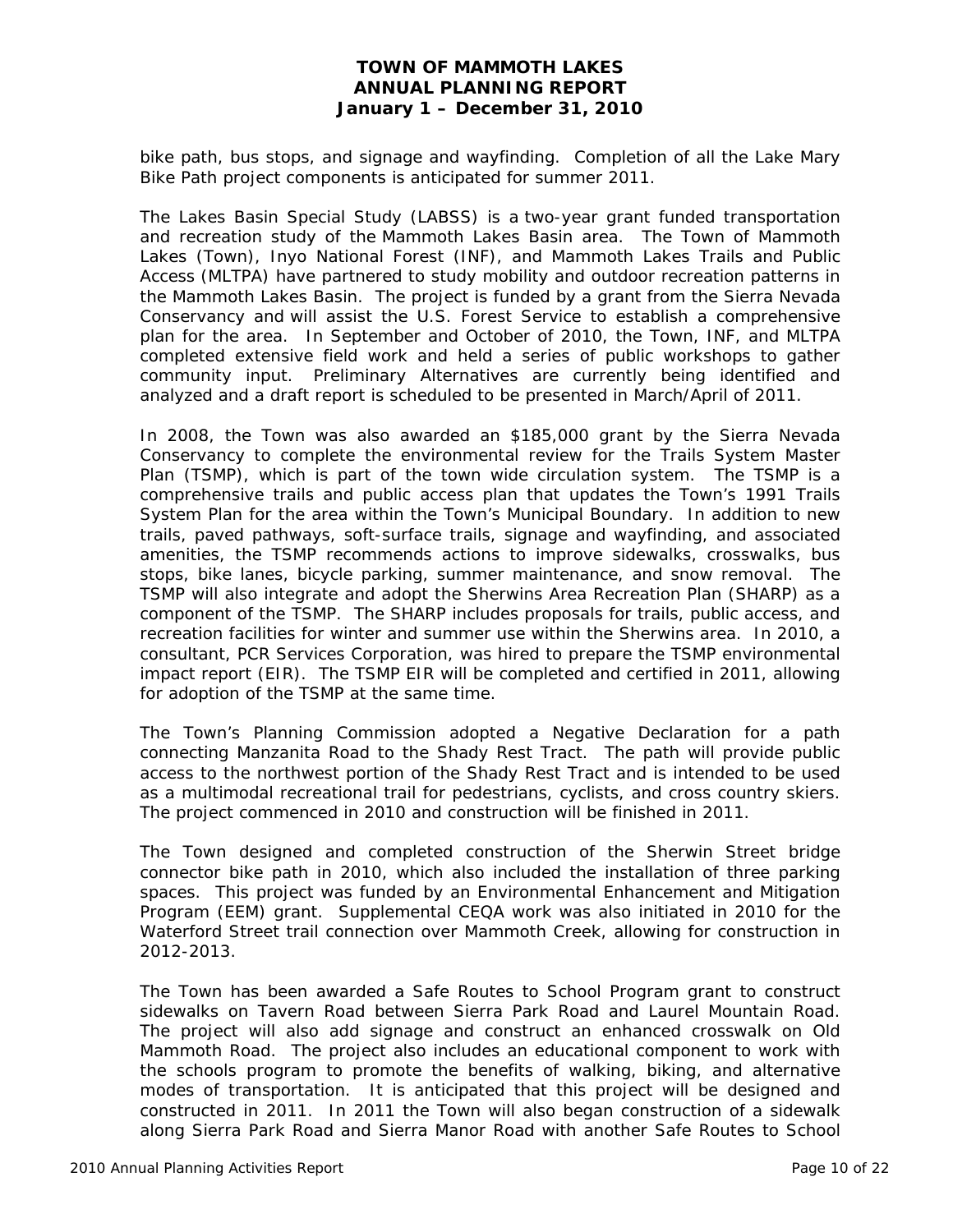Program grant that was awarded in 2008.

In 2010, the Town was awarded a Bicycle Transportation Account (BTA) grant for the construction of a Class I bike path from the Mammoth Lakes Library to the College. Design for this path is anticipated in 2011, and construction in 2012.

#### *Signage and Wayfinding*

The Town continues to work on town wide signage and wayfinding. The Town and the U.S. Forest Service obtained American Recovery and Reinvestment Act (ARRA) funding to implement a Trail System Signage Program that will be installed on U.S. Forest Service property in 2011. A uniform trail signage package was developed in 2010. The Town is applying for grants to install these signs in Town right-of-ways, trails, and multi-use-paths. The Town anticipates completing a townwide vehicular and pedestrian signage and wayfinding plan (i.e., Municipal Wayfinding) in fiscal year 2011-2012. Also during 2010, 19 trail and wayfinding signs were installed along the Lake Mary Bike Path.

### **Conservation Elements**

Two elements in the 2007 General Plan address conservation. These elements are Resource Management and Conservation and Arts, Culture, Heritage and Natural History.

### *Resource Management and Conservation Element*

The Resource Management and Conservation Element states: "Mammoth Lakes is valued for its majestic setting, the forest and trees, the smell of the pines, wildlife, clean air and water. The goals and policies of this Element address the community of Mammoth Lakes being a leader in managing and conserving these resources."

This Element supports the preservation of Mammoth Creek, which runs through town, by prohibiting development that does not maintain established setbacks and by managing Town-owned properties along Mammoth Creek for open space, habitat preservation, and passive recreation. The Snowcreek Development Agreement (DA), approved by Town Council in 2010, included a requirement for permanent preservation of the Mammoth Creek open space within the project boundary within two years of execution of the DA.

The Town continues to implement Water-Efficient Landscape Regulations (Municipal Code 17.38) during the permit review process to encourage appropriate landscaping while conserving water. Also, the Town continues to require tree removal permits for the removal of hazardous trees and to reduce wildfire danger, which helps to maintain and preserve trees within the community in a healthy and safe condition.

The Town continues to work with the Mammoth Community Water District (MCWD) on the Urban Water Management Plan. The Urban Water Management Plan relates to the Town's land use and development projections, including population at one time (PAOT).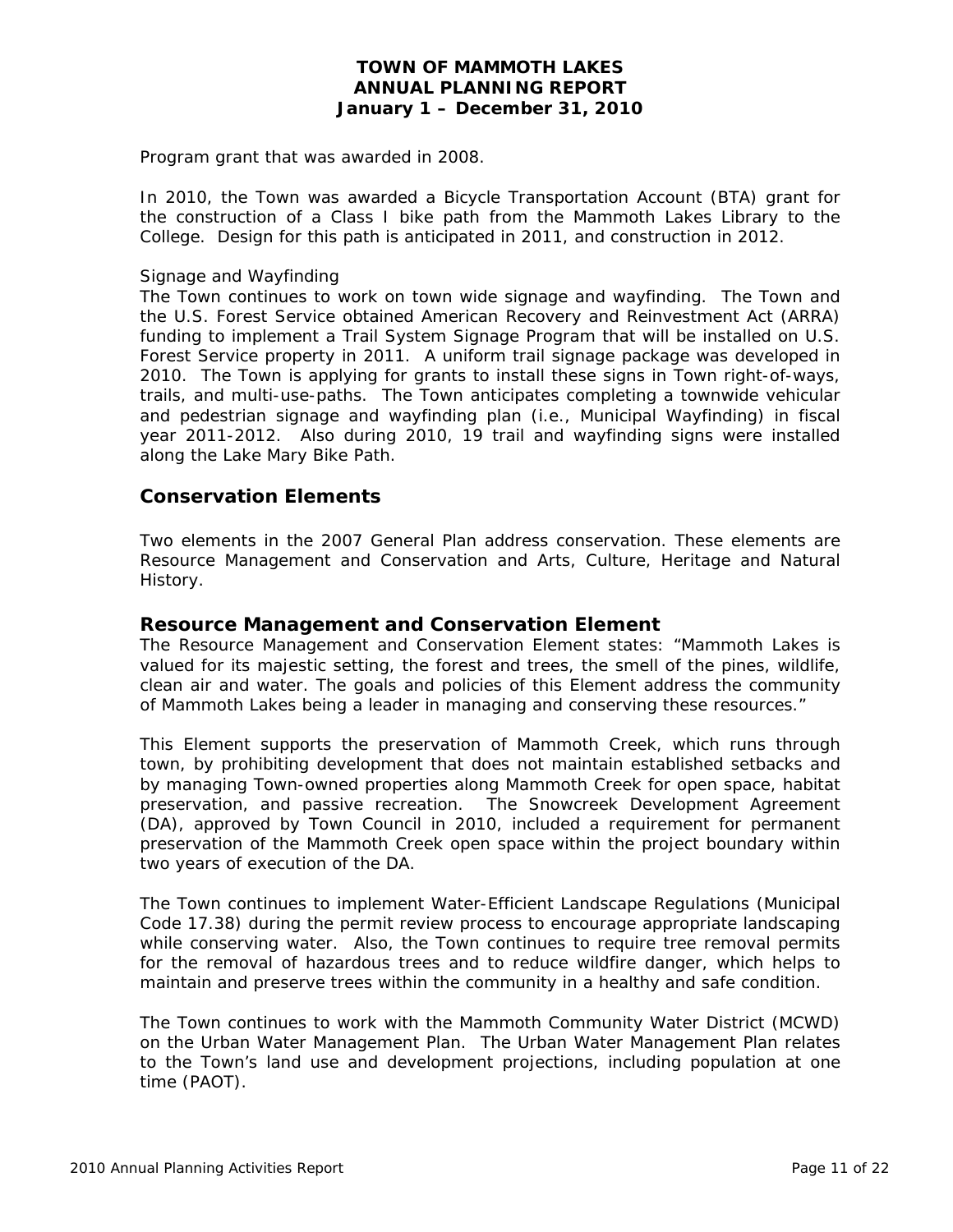The Town monitors air quality in coordination with the Great Basin Unified Air Pollution Control District (APCD). This monitoring effort focuses on particulate matter (PM-10), which is caused by wood burning and cinders placed on the roads to increase traction during icy conditions. When PM-10 reaches certain levels in town, "no-burn" days are called, meaning that the use of fireplaces and wood stoves are prohibited for that time period. During the 2009-2010 monitoring season, federal PM-10 standards were not exceeded; however, more stringent State PM-10 standards were exceeded on 25 days. These 25 days exhibited inversion conditions, large visitor influx, and calm weather. For comparison, there were 20 days that exceeded State standards in 2008-2009. The air quality monitoring season is November 15<sup>th</sup> to March 15<sup>th</sup>.

The Town continues to be supportive of renewalable energy resources such as geothermal. In 2010, Mammoth Pacific, LP, a subsidiary of Ormat Technologies, Inc., initiated the permitting process to expand its current geothermal operations in the Mammoth Lakes area. Approval of multiple agencies is required for the project, and the Town will be involved related to possible annexation of the development into the Town's Municipal Boundary if appropriate. In addition, the Town approved a grading permit on the Mammoth View project site for a water test well for the purpose of determining the suitability of low temperature geothermal resources.

Another valuable resource is Mammoth's dark night skies. These starry skies continue to be preserved through the Town's Outdoor Lighting Ordinance that requires down directed and shielded light fixtures for all existing and proposed outdoor lights. The Town continues to require all development projects to be consistent with these lighting requirements, and continues code compliance efforts to bring non-conforming fixtures into compliance with the Town's Lighting Ordinance.

In addition, the California Environmental Quality Act (CEQA) requires analysis of aesthetic, air quality, biological resources, and water quality for all projects. Mitigation measures are identified to reduce impacts to these resources. The Town includes these mitigation measures as conditions of approval for development projects to protect Mammoth Lakes' environmental resources.

Lastly, the Town continues to financially support and cooperate with the High Sierra Energy Foundation (HSEF) to develop energy efficiency and renewable resources in Mammoth Lakes.

## *Arts, Culture, Heritage and Natural History Element*

The Arts, Culture, Heritage and Natural History Element states: "It is important that arts, culture, heritage and natural history are encouraged throughout the community."

The Public Arts Commission (PAC) is active in carrying out the duties of the Public Arts Fee Fund and Program (Municipal Code 15.18). The purpose of the Public Arts Fee Fund and Program is to develop and maintain a visual arts program and provide for the acquisition and maintenance of quality works of public art. In 2010, the PAC was involved with various public art projects including kinetic art, street banners,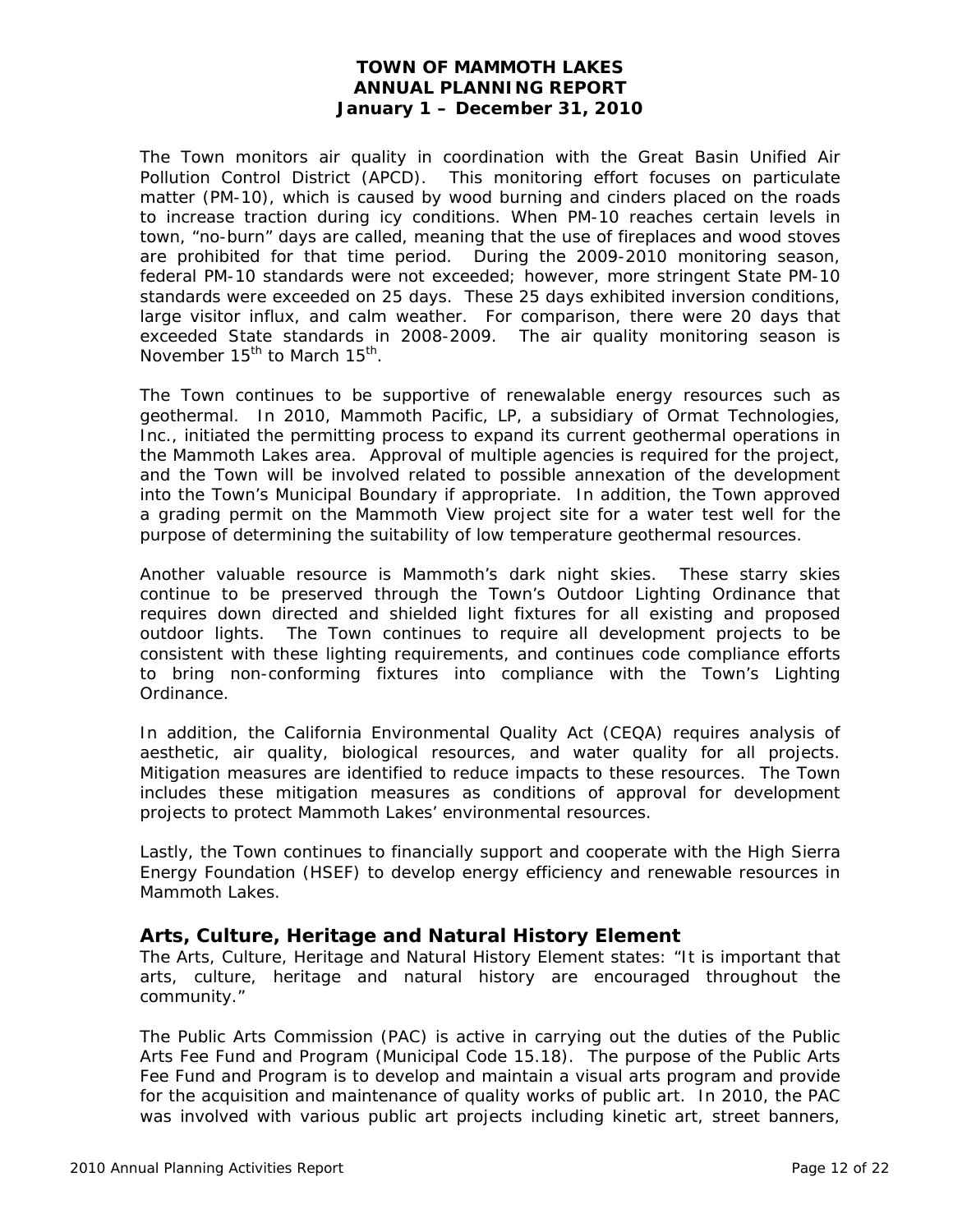and the design approval of a town entrance marker. In addition, the PAC drafted a Public Arts Plan to provide more effective and efficient use of arts-related resources.

CEQA requires a cultural resource analysis for all proposed projects. Mitigation measures are identified for each project to reduce impacts to cultural resources. The Town also complies with Senate Bill 18 regarding Native American Tribal Consultation.

# **Open Space Elements**

Two elements in the 2007 General Plan address open space. These elements are Parks, Open Space and Recreation and the Parks and Recreation Element (1990). The Parks, Open Space and Recreation Element states: "Parks, open space, and our recreational opportunities in Mammoth Lakes are critical to our residents and to the success of our tourism-based economy."

The Town has a complete final draft of a new Parks and Recreation Master Plan that outlines the vision for developing parks and recreation within Mammoth Lakes for the next 18 years. The new Parks and Recreation Master Plan will update the two parks and recreation related elements of the General Plan and is anticipated to be adopted by the Town in 2011, following an environmental review process (i.e., CEQA). In 2010, a contract was executed for the completion of the PRMP CEQA. The environmental review process for the Trails System Master Plan (TSMP), described under the Circulation Element, was also underway in 2010.

Adopted in 2008, Measure R created a secured revenue stream (sales tax) that may be used for funding planning, construction, operations, maintenance, programming, and administration of all trails, parks, and recreation facilities managed by the Town without supplanting existing parks and recreation funds. Measure R is a financing vehicle for the creation of additional and/or the improvement of existing recreation opportunities for residents and visitors of Mammoth Lakes. It provides the means to prioritize parks, trails, and recreation needs and to allocate funds accordingly with the goal to improve the visitor experience, enhance quality of life for local residents, and to achieve a sustainable year-round economy. In 2010, the Town Council and Recreation Commission approved Measure R funding recommendations in the spring and fall funding cycles. Some of the 2010 Measure R funding recipients were Mammoth Lakes Trails and Public Access (MLTPA), High Sierra Striders (Whitmore Track and Field Facility), Eastern Sierra Nordic Ski Association, Mammoth Trails, Mammoth Nordic Foundation, and the Town of Mammoth Lakes.

In 2010, the Town and High Sierra Striders continued working on the Whitmore Track and Field Project. This project will bring a high performance track and field facility to the Eastern Sierra. The track and field will be located within the Whitmore Regional Park in Mono County on land leased by the Town from Los Angeles Department of Water and Power (LADWP). It is anticipated that all permits necessary for construction, including Mono County use permit, LADWP lease amendment and approval, and CEQA clearance, will be obtained in 2011. Installation of the track and field is scheduled to occur in summer 2012.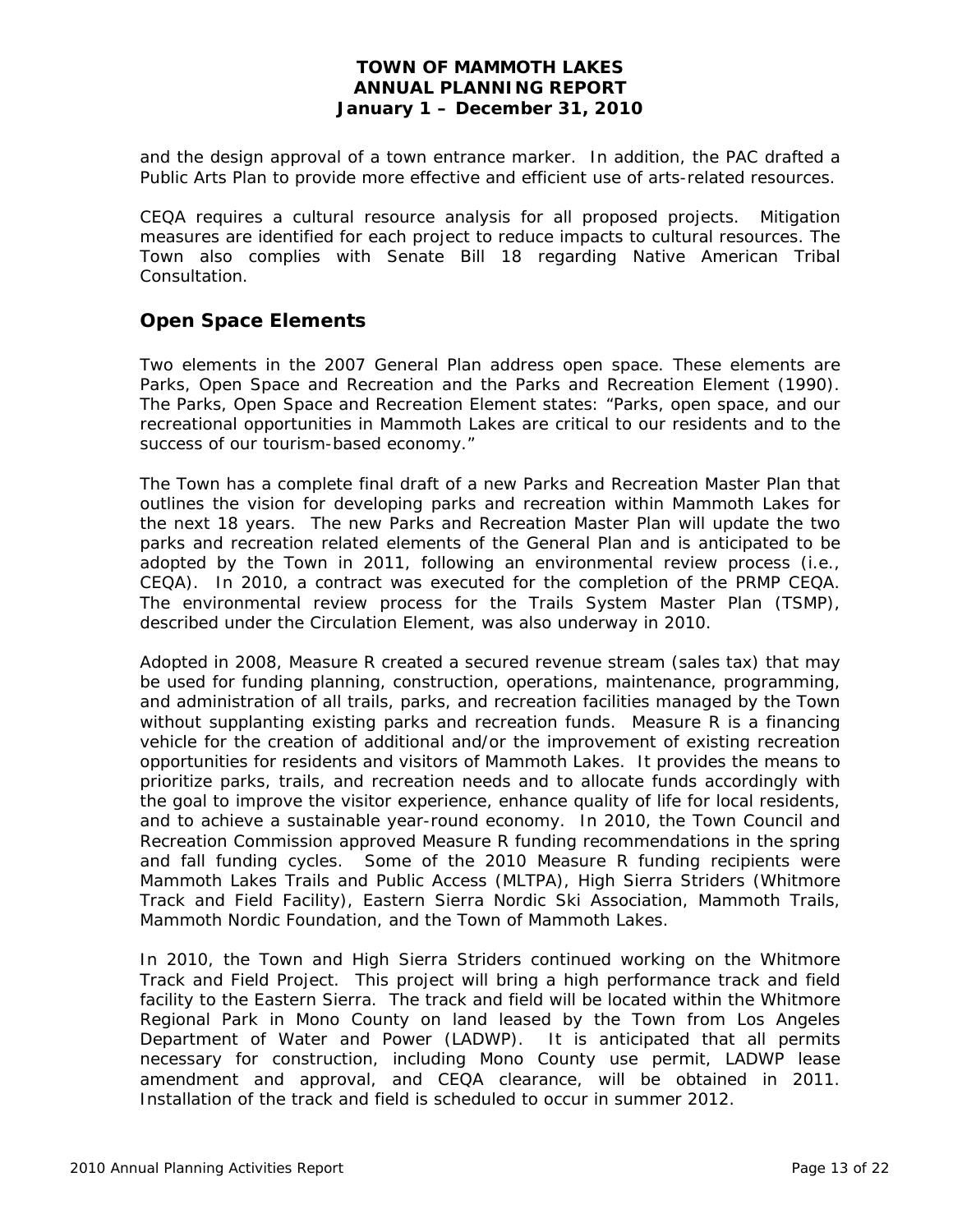The Town also made improvements at the Community Center Park, including resurfacing the tennis courts and upgrading the playground equipment.

The Town continued to operate and maintain all Town parks and recreation facilities in 2010, including Mammoth Creek Park, Community Center Park, Shady Rest Park, Whitmore Regional Park and Pool, and Trails End Park. The Town's ice rink was not operated this winter to prevent ice build up under the slab to enable construction to begin in early summer. A private property owner installed and operated a temporary skating rink at the Sierra Nevada Lodge property on Old Mammoth Road with limited success.

### **Noise Elements**

Noise is addressed in two elements of the 2007 General Plan. These elements are Noise (1997) and Community Design.

### *Noise Element*

A goal of the Noise Element is: "To protect the citizens of the Town from the harmful and annoying effects of exposure to excessive noise." The Town continues to enforce the noise limits stated in Municipal Code 8.16 Noise Regulation. The Town anticipates updating the Noise Element by 2012, as feasible with Town resources.

### *Community Design Element*

A goal of the Community Design Element is: "Enhance community character by minimizing noise."

In summer of 2010, the Town conducted noise readings for the Jazz Jubilee event and reported the information to the Planning Commission. The event incorporated a "big top" tent and implemented a music ending time to minimize noise impacts to surrounding neighborhoods. Nuisance complaints related to noise are handled by continued enforcement through the Mammoth Lakes Police Department.

The California Environmental Quality Act (CEQA) requires a noise analysis for all proposed development projects. Mitigation measures are identified for each project to reduce noise impacts. The Town includes these project specific mitigation measures as conditions of approval for the project to reduce noise impacts.

## **Safety Element – Public Health and Safety Element**

The Public Health and Safety Element states: "The community will be comfortable and safe. Facilities that are important to a livable community will be supported, provided, and encouraged."

A new Police Station was approved in 2007, which is needed to provide adequate police services and resources for the growing community. Due to funding constraints that will delay the construction of the new Police Station, the Town extended the lease for the existing facility for an additional five years with two 2-year extensions. The Town Council extended this lease because the relatively low cost of maintaining the police department at the current location continues to allow the Town's goal of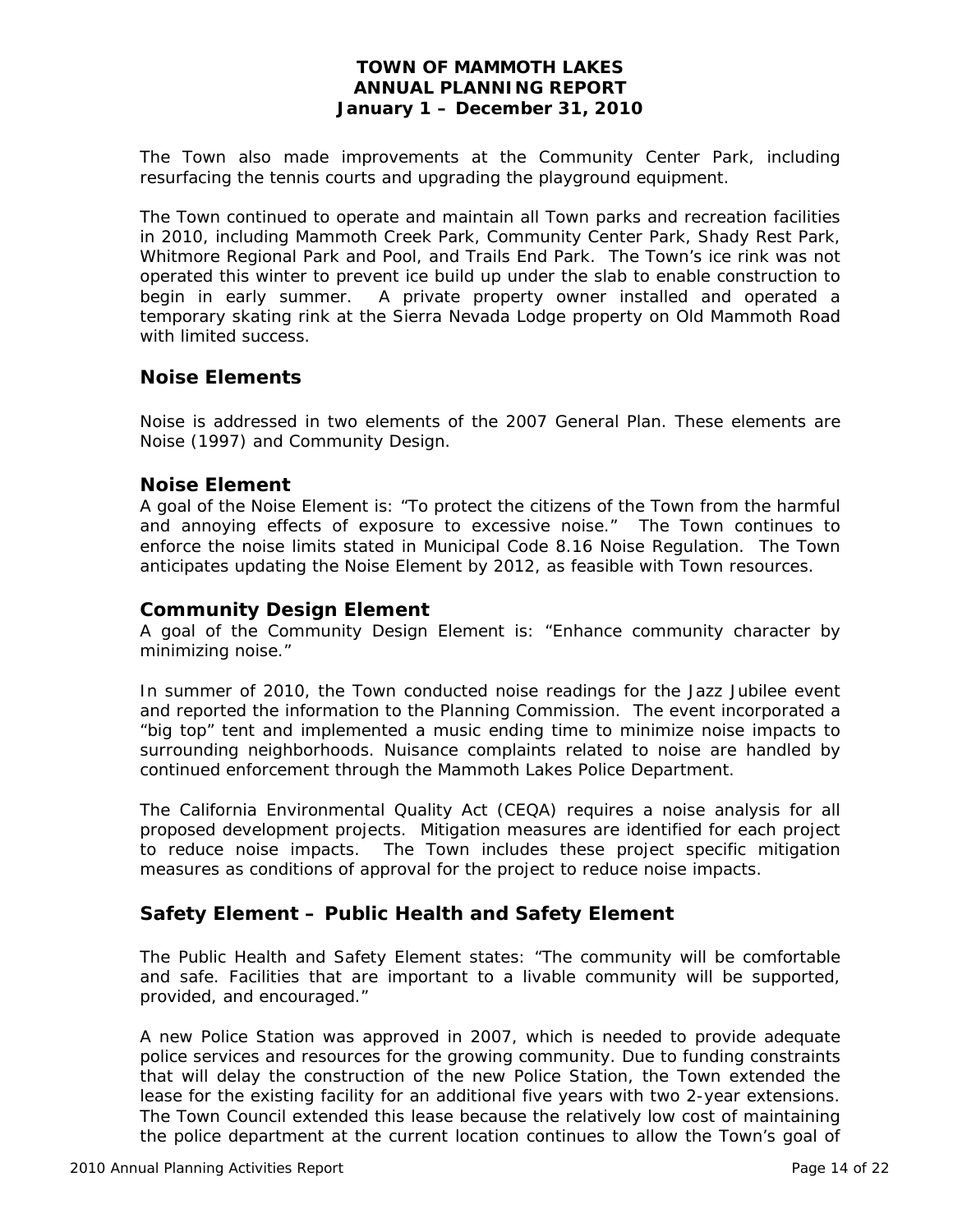ultimately locating the new Police Station at the approved future location. A request to extend the Police Station approvals for five years was filed with the Community Development Department in December 2010.

The Town continues to enforce building code requirements to minimize loss of life, injury, and property damage from snow, earthquakes, and fire. The Town also continues to work closely with the Mammoth Lakes Fire Protection District to review proposed development projects to ensure adequate emergency access and fire equipment access. The Town continues to respond to code compliance complaints including those related to potential safety issues. Also, the Town's Public Works Department prioritizes streets for snow clearing to maintain safe routes during snow storms.

All development project applicants are required to submit a Hazardous Waste Acknowledgement Form to disclose any hazardous materials information prior to project review and approval. In addition, the Town maintains an Emergency Operations Plan (EOP) that outlines how the Town will organize to respond to emergencies within the Town's jurisdiction.

In 2010, the Town Council amended the Municipal Code in response to the voters' passage of Measure M to include Chapter 5.38, Medical Marijuana Cooperatives. Also in 2010, the Planning Commission approved two use permits allowing two separate medical marijuana cooperatives in Mammoth Lakes, consistent with Chapter 5.38.

Lastly, the Town's Municipal Code continues to allow day care facilities in residential zones to encourage adequate and high quality child care in Mammoth Lakes.

## **Economy Element**

The Economy Element in the 2007 General Plan is an optional Element (not required by California State Law) that states: "Mammoth Lakes' economy is tourismbased…Mammoth Lakes' economic sustainability is dependent upon the mountain resort, expanded employment opportunities, shoulder season and midweek occupancy, air service and many other components of the community."

In 2010, performance and follow up work continues to implement the Destination Resort Community Economic Development Strategy (DRCEDS). DRCEDS includes a three year plan, integrating ideas of partnership, people, place, and positioning. The DRCEDS plan is intended to improve the town's overall quality of life: increase opportunity, spur investment, encourage local enterprise, serve the needs of local residents, workers and business, promote stable employment, reduce poverty, offer family and neighborhood life, maintain the natural environment, conserve natural resources, and be both inclusive and sustainable.

The Town progressed with the Resort Investment and Public Facilities Element (RIPFE), which will result in a new General Plan Element that establishes goals, policies, and actions for growth forecasting and monitoring; strengthened land use and facility planning; project identification, design, programming, and construction;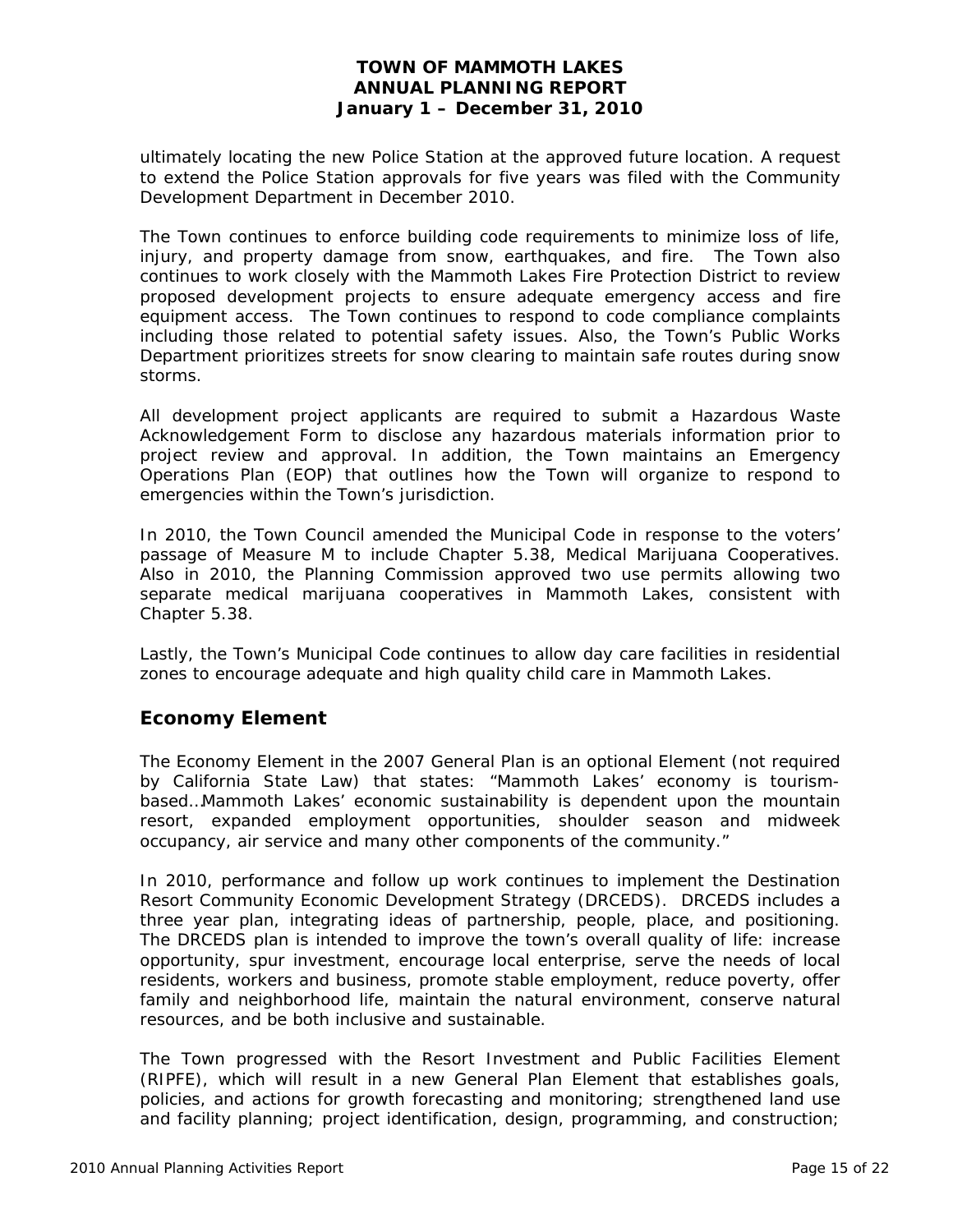project funding and financing; and capital program and asset management. The RIPFE implements one of the Town Council adopted Capital Facilities Funding Committee recommendations that the Town establish a more comprehensive and rational investment strategy to guide both public and private investment in the community.

The continued expansion of commercial air service is anticipated to have a significant economic benefit for the town, by reducing midweek and seasonal drops in tourism and visitation.

Lastly, the Town continued to implement the work and recommendations of the Capital Facilities Funding Committee (CFFC) that resulted in development impact fee adjustments to encourage construction during the current economic downturn.

# **Housing Element**

Housing element law requires local governments to adequately plan to meet the existing and projected housing needs of all economic segments of the community<sup>[1](#page-15-0)</sup>. All Housing Elements must meet the requirements of the California Government Code 65583 and 65584.

The Town adopted the updated Housing Element on June 23, 2010, which was certified as compliant with State Law in September 2010. The Housing Element addresses the planning period 2007-2014, and meets the two purposes identified by State law, including assessment of current and future housing needs and constraints in meeting those needs; and providing a strategy that establishes housing goals, policies, and programs. The Housing Element addresses the statewide housing goal of "attaining decent housing and a suitable living environment for every California family."

In 2010, the Town started work on updating the existing Housing Ordinance (Municipal Code 17.36) to reflect the Housing Element Update and the interim housing mitigation policy adopted by Town Council in 2009. The interim policy sets revised (reduced) requirements for housing mitigation, including reliance on an inclusionary housing requirement for residential and lodging projects, revision of the in-lieu fee schedule for housing, and exemptions for certain project types from housing mitigation. This update would also ensure compliance with recent legal mandates (the "Palmer and Patterson" cases) regarding inclusionary housing programs.

Mammoth Lakes Housing, Inc. (MLH) was established by the Town in 2003 to acquire and develop reasonably priced housing for the resident worker population of Mammoth Lakes and to manage and facilitate the ownership and rental of such housing. Town staff continues to work with MLH on achieving the goals of the Housing Element. Attachment 1 identifies the Town's actions towards completion of the programs and status of the Town's compliance with the deadlines in the updated Housing Element.

 $\overline{a}$ 

<span id="page-15-0"></span><sup>&</sup>lt;sup>1</sup> Housing and Community Development website, http://www.hcd.ca.gov/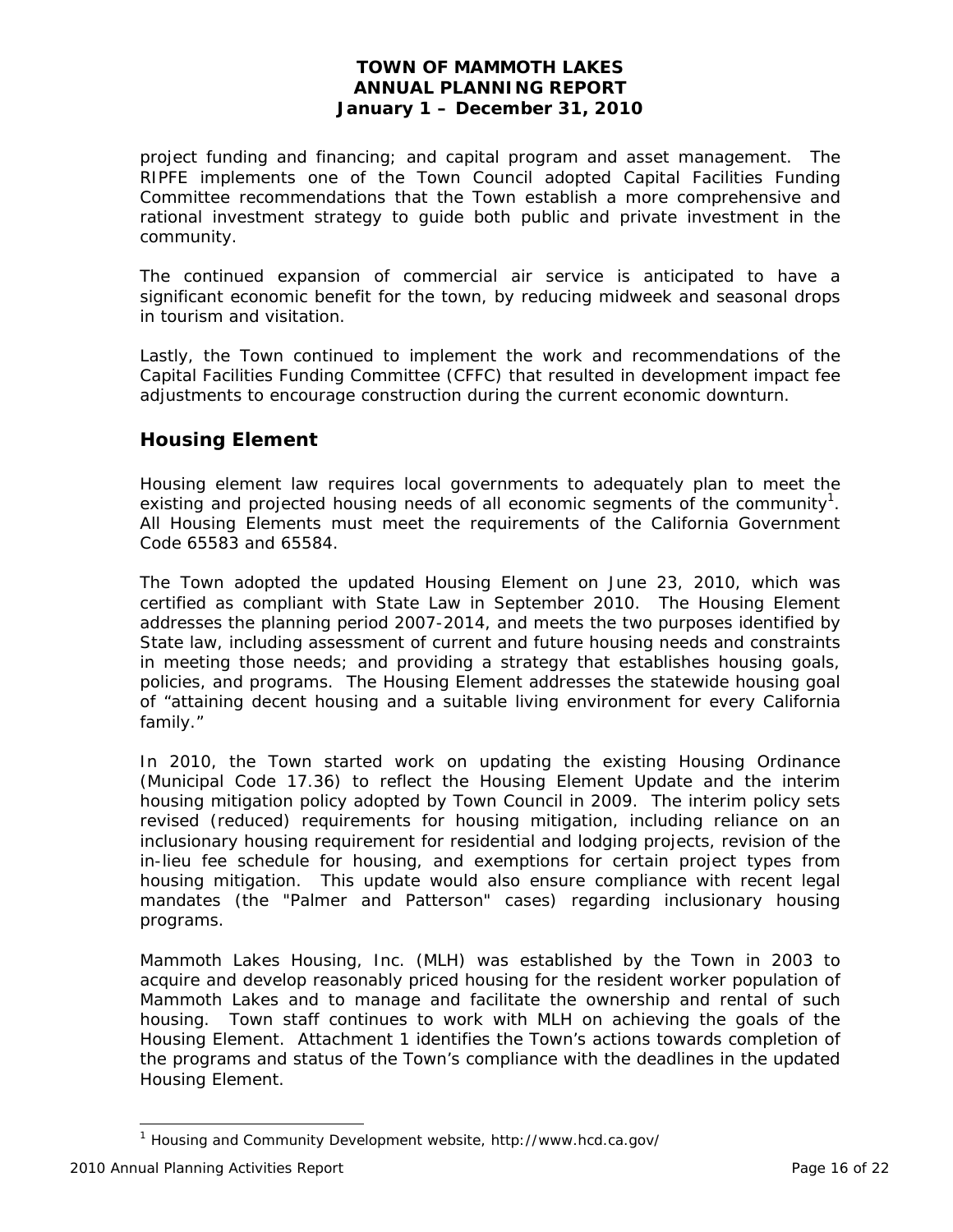In 2010, MLH acquired a multi-tenant property at 1829 Old Mammoth Road through a Community Development Block Grant (CDBG) Program. The CDBG provided funds for MLH to purchase and convert the market rate four-plex into permanent affordable housing, as well as upgrade the units to a high level of energy efficiency. These upgrades are scheduled to be completed in 2011.

The Town and MLH continue to work with a consultant on long term development projections (i.e., development forecast) that will help to refine estimates of workforce housing needs and more efficiently calibrate housing programs and fees.

The December 31, 2010 balance within the Affordable Housing Mitigation fund totaled \$421,857.21 (prior to a \$100,000 transfer to fund the Town's 465 Housing Fund). The Town Council allocated \$689,794 in Fiscal Year 2010-2011 from general fund revenues and \$100,000 of the housing in-lieu fund for housing.

A summary of grant applications submitted by the Town in conjunction with MLH is outlined in Table 1:

| <b>Grant Funding</b><br>Source | Amount    | Program                    | <b>Status</b> |
|--------------------------------|-----------|----------------------------|---------------|
| <b>HOME</b>                    | \$800,000 | Down Payment Assistance    | Awarded       |
| <b>CDBG</b>                    | \$800,000 | Acquisition/Rehabilitation | Not Funded    |

**Table 1: Housing Related Grant Applications** 

# **REGIONAL HOUSING NEEDS**

Table 2 summarizes the Town's progress towards meeting the Regional Housing Needs Allocation (RHNA), for the 2007-2014 Housing Element period.

| Year<br>Constructed/Restricted | Very Low | Low | Moderate | Above-Moderate<br>(Deed Restricted) |  |  |  |  |
|--------------------------------|----------|-----|----------|-------------------------------------|--|--|--|--|
| 2007                           |          | 57  |          |                                     |  |  |  |  |
| 2008                           |          | 15  | 10       | 24                                  |  |  |  |  |
| 2009                           |          |     | 5        | 19                                  |  |  |  |  |
| 2010                           |          |     |          |                                     |  |  |  |  |
| Total                          | 12       | 76  |          | 45                                  |  |  |  |  |
| <b>RHNA 2007-2014</b>          | 55       | 56  | 58       | 110                                 |  |  |  |  |
| Net Remaining                  | 43       | 20. | 41       | 65                                  |  |  |  |  |

**Table 2: 2007-2010 Progress to Meeting RHNA** 

As shown in the Table 2, the Town continued to make progress to meet the RHNA allocation in 2010, with the acquisition of four units that will become deedrestricted. These units will be upgraded to a higher level of energy efficiency in 2011. Ongoing efforts will need to be focused on the production of housing, particularly for very-low, moderate, and above-moderate income residents, in order to achieve the Town's fair share of the regional housing need.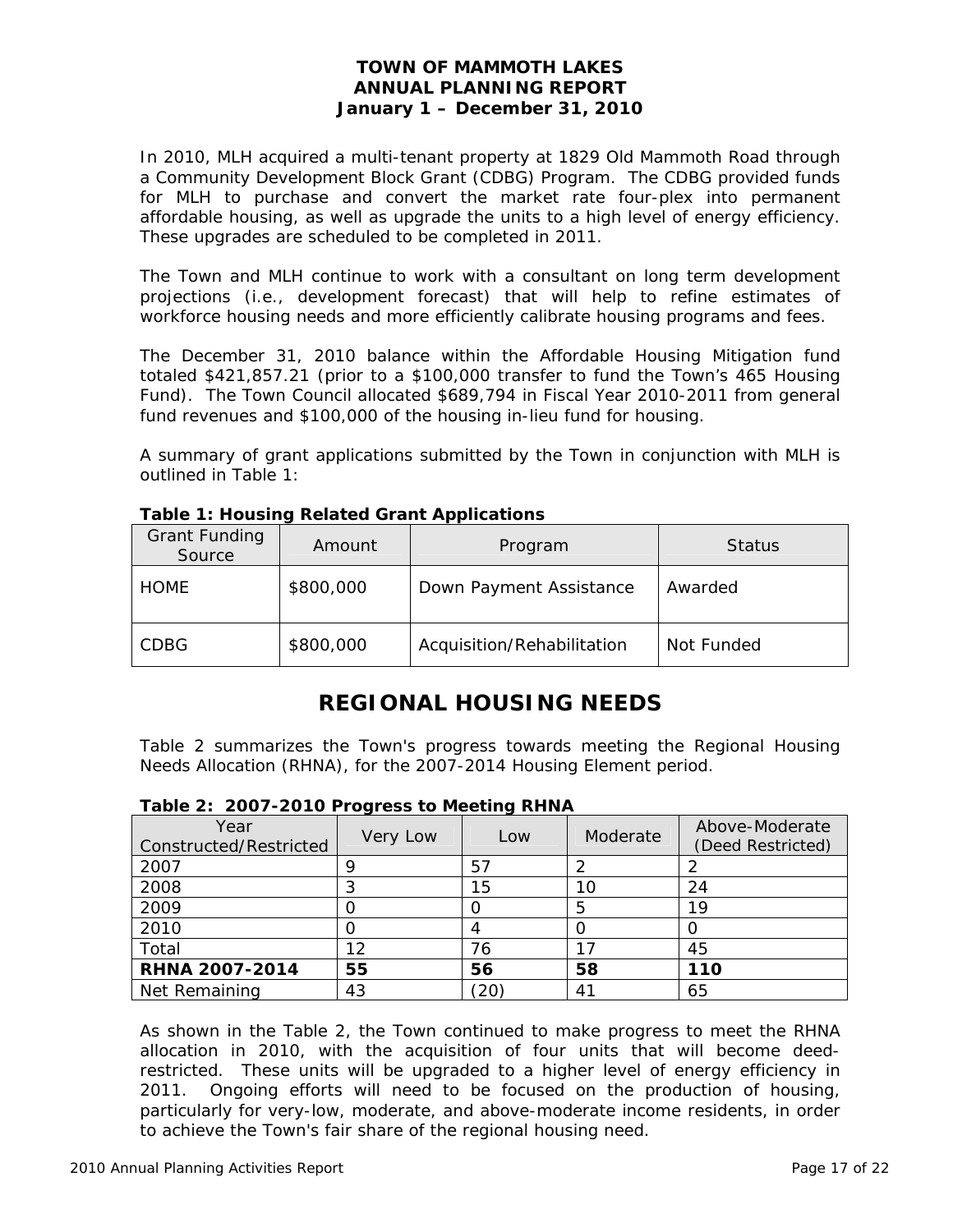The Town continued to direct resources to housing in 2010, particularly the allocation of in-lieu housing funds, and a one point share of Transient Occupancy Tax revenues to housing. The latter source was principally used to fund the work of MLH, the Town's affordable housing non-profit. MLH has used these funds to leverage additional State and Federal grant funds to construct and acquire affordable housing units, to provide down payment assistance to qualifying households, and to provide assistance to qualified families to find and move into affordable housing units.

# **GOVERNMENTAL CONSTRAINTS TO AFFORDABLE HOUSING**

The Housing Element is required to analyze and identify potential government constraints to the production of affordable housing, and where possible, identify programs that will help to lessen these constraints. Examples of such constraints are government-imposed fees that contribute to the overall cost of housing production, development standards that make it more difficult or costly to develop, or review processes that add time and cost to housing development proposals.

Although some development standards, such as those for on-site parking, lot coverage, and setbacks may be more stringent than in other communities, they are appropriate in the town's local context, particularly the need to deal with large amounts of snowfall.

The analysis of government constraints found that the Town's permitting, development review, and fees represent actual staff costs and time to process applications, and are not unduly restrictive to new residential development. Recently, the Town undertook a review of its development impact fees, including housing mitigation in lieu fees, and, as a result, lowered fees substantially in 2009. One area identified for improvement is the Zoning Code, which has not been updated since adoption of the General Plan update in 2007; this may add potential complexity to the interpretation of policies and standards.

Programs identified in the Housing Element to reduce governmental constraints to housing production include:

- Modify the Municipal Code (MC) to incorporate General Plan Policy L.2.D, allowing additional density bonuses for deed-restricted housing projects, and SB 2 pertaining to emergency shelters and transitional housing (H.1.D.1 and H.1.F.2).
- Adopt a resolution waiving application processing fees for developments that include affordable to extremely low-income households (H.4.B.1).
- Amend the MC to allow residential care and assisted living facilities, licensed group homes, and small residential care facilities (H.4.C.1 and H.4.C.2).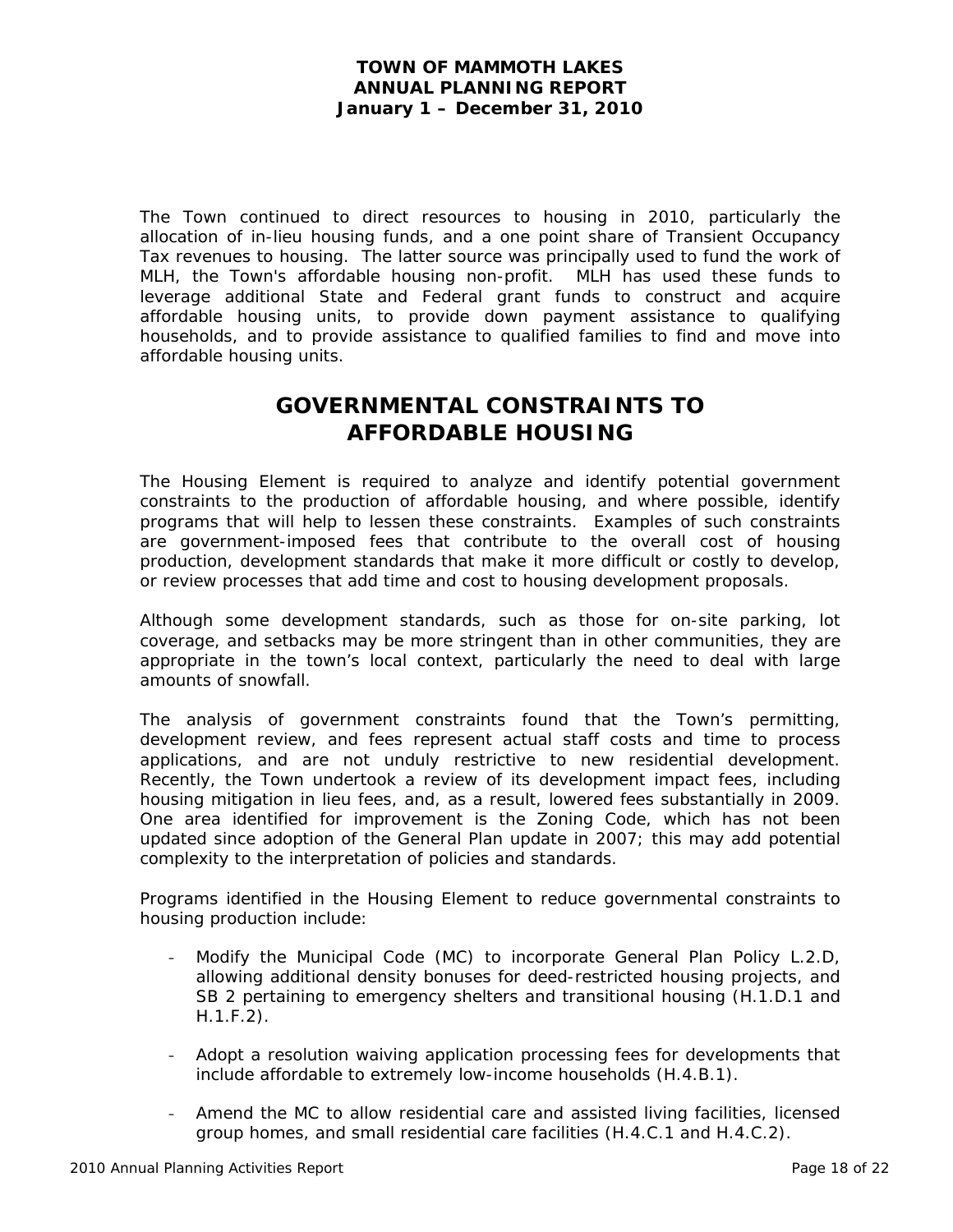- Amend the MC to clarify that manufactured housing is permitted in all residential zones (H.4.C.3).
- Allow additional types of secondary housing units within single family residential zones (H.4.D.1).
- Amend the DIF Ordinance to assure that impact fees do not impede housing production to meet the Town's RHNA (H.4.E.2).
- Amend the Town's parking standards to allow reduced parking standards for affordable, infill, and mixed use housing (H.4.E.3).

In addition, the Housing Element identifies completion of the comprehensive Zoning Code Update as a key action. The Zoning Code Update will help to reduce regulatory constraints to housing development by ensuring that the Zoning Code is consistent with the General Plan, reducing ambiguity and making for a more efficient review process. It will also look at opportunities for streamlining and simplification of development review procedures, such as design review. The Zoning Code Update is underway and anticipated to be completed in fiscal year 2011-2012, following completion of the required environmental review.

The Housing Element also includes an action, H.2.B.1, to amend the Zoning Ordinance in keeping with the interim housing mitigation policy, which was adopted in November 2009. The analysis leading to adoption of the interim policy concluded that existing development impact and housing fees were set at a relatively high level, and were likely to suppress development, including new housing production. The interim policy simplifies the current requirements for housing mitigation, generally reduces the cost burden associated with housing mitigation, and requires periodic review of housing fees to ensure they are in line with actual community needs and costs to develop affordable housing. In addition, the Town and MLH are working with a consultant on long term development projections (i.e., development forecast) that will help to refine estimates of workforce housing needs and more efficiently calibrate housing programs and fees. A complete summary of the Town's progress to achieving the programs identified in the Housing Element is included as Attachment 1.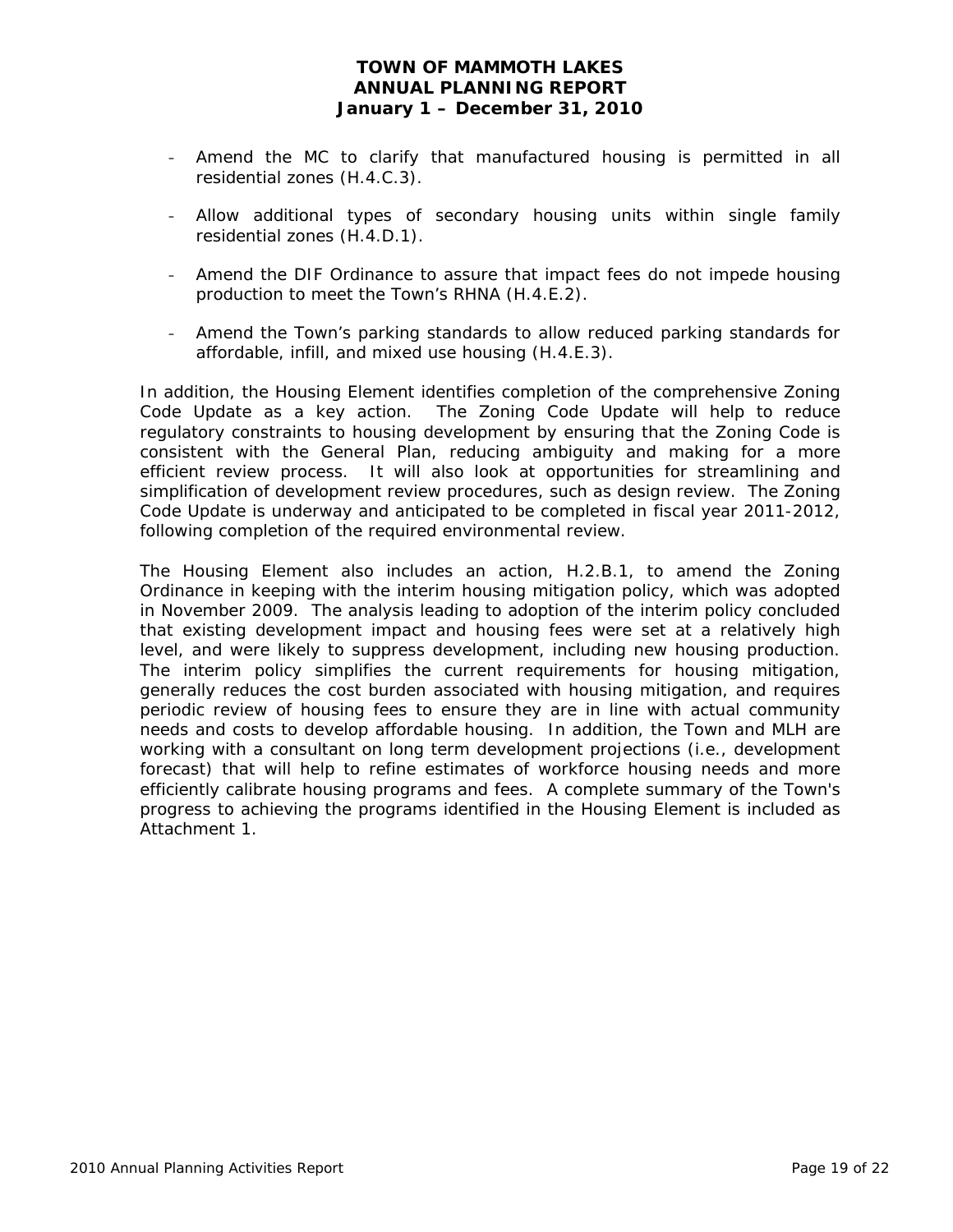# **PLANNING APPLICATIONS**

The following table summarizes the status of planning applications as of December 31, 2010. A detailed list of application requests is attached (Attachment 2).

| <b>Application Types</b>              | <b>New</b><br>Requests | Approved                  | Denied                  | In Process              |
|---------------------------------------|------------------------|---------------------------|-------------------------|-------------------------|
| <b>General Plan Amendments</b>        | $\overline{2}$         | $\overline{2}$            | O                       | $\mathsf O$             |
| <b>District Zoning Amendments</b>     | 2                      | 3                         | O                       | $\Omega$                |
| Zoning Code Amendments                | 3                      | 3                         | 0                       | 0                       |
| <b>Tentative Tract Maps</b>           | $\mathbf{1}$           | 1                         | 0                       | 1                       |
| <b>Tentative Parcel Maps</b>          | $\mathbf{1}$           | 1                         | 0                       | 1                       |
| Use Permit Applications               | 5                      | 3                         | 1                       | $\overline{2}$          |
| Development Agreements                | $\mathbf 0$            | $\mathbf{1}$              | $\mathsf{O}\xspace$     | $\mathsf O$             |
| Design Reviews                        | $\mathbf{1}$           | $\overline{2}$            | 0                       | $\mathbf 0$             |
| Administrative Design Reviews         | 8                      | 8                         | 0                       | $\mathsf{O}\xspace$     |
| Variances                             | $\Omega$               | $\overline{0}$            | 0                       | $\Omega$                |
| Lot Line Adjustments                  | 1                      | $\mathbf{1}$              | 0                       | $\overline{2}$          |
| <b>Concept Reviews</b>                | 1                      | N/A                       | N/A                     | $\mathsf{O}$            |
| Zoning Adjustments                    | $\overline{2}$         | $\overline{2}$            | 0                       | 1                       |
| <b>Administrative Permits</b>         | 4                      | 5                         | 1<br>(withdrawn)        | 1                       |
| <b>Time Extension Requests</b>        | 3                      | 3                         | (withdrawn)             | 1                       |
| Sign Permits                          | 13                     | 12                        | 0                       | 1                       |
| <b>Tree Permits</b>                   | 88                     | 85                        | $\overline{2}$          | 1                       |
| <b>Building Permits</b>               | 479                    | 486-issued<br>358-finaled | $\mathbf 0$             | 16                      |
| Code Compliance Cases                 | 293                    | 278<br>(closed)           | N/A                     | 25                      |
| <b>Business License Registrations</b> | 234                    | <b>Not</b><br>available   | <b>Not</b><br>available | <b>Not</b><br>available |

### **Table 3: 2010 Planning Applications**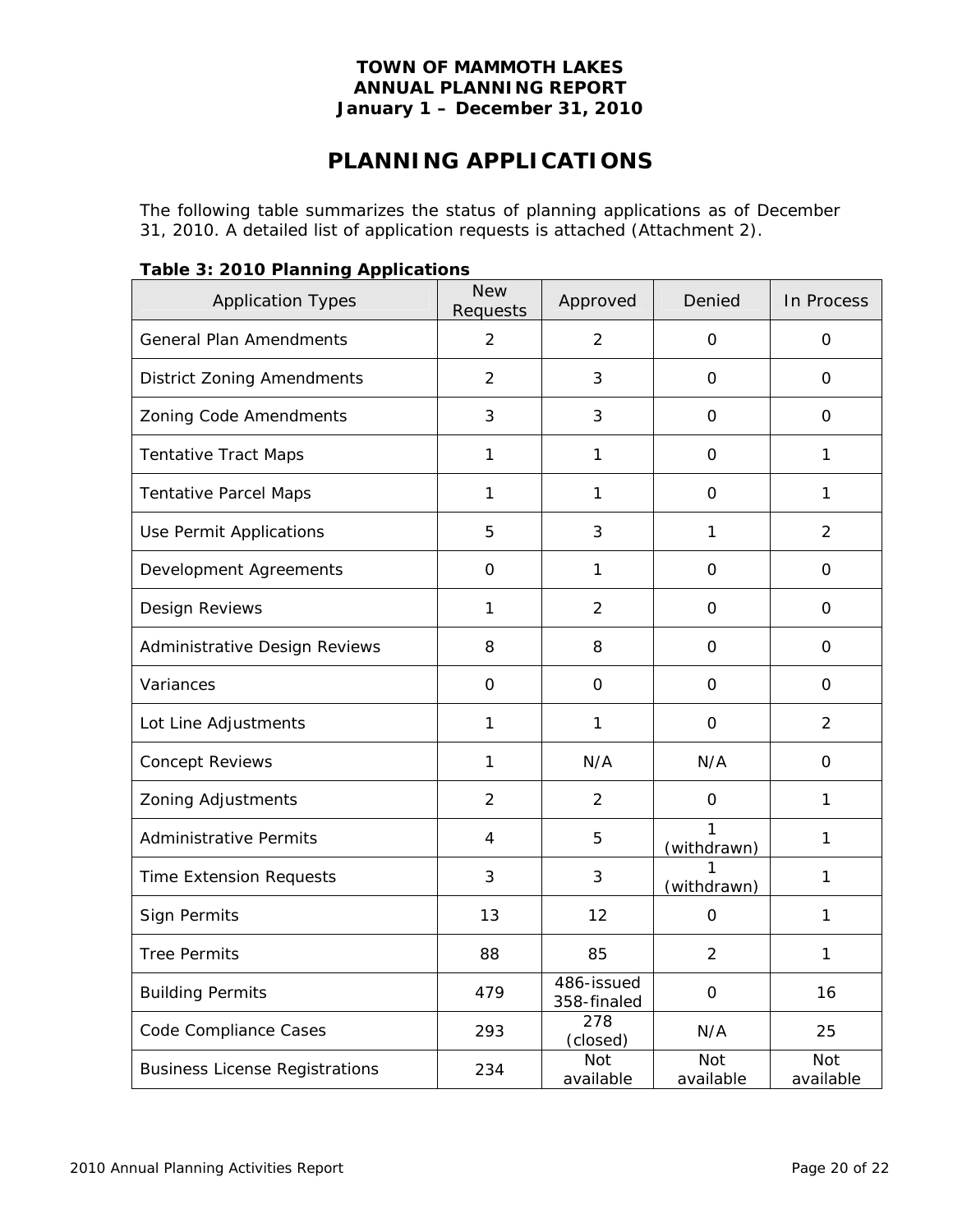# **LOOK AHEAD - MAJOR PROJECTS IN 2011**

The Town of Mammoth Lakes anticipates a busy 2011 completing significant work programs and processing major projects that will further implement the 2007 General Plan:

- Zoning Code Update
- South Districts Neighborhood District Plan
- Sierra Valley Sites Neighborhood District Plan
- Gateway Neighborhood District Plan
- Strategic implementation of the Downtown Concept for Main Street
- Complete CEQA and obtain permits for construction of the Whitmore Track Facility
- Complete CEQA and adopt the Trails System Master Plan
- Complete CEQA and adopt the Parks and Recreation Master Plan
- Trails Signage and Wayfinding
- Lakes Basin Special Study (LABSS)
- Completion of the Mobility Plan
- Municipal Wayfinding
- Streetscape Design Standards
- Process the Mammoth View development project
- Process the Plum Tentative Parcel Map
- Process the Eagle Lodge development
- Coordinate processing of the Ormat geothermal expansion project
- Increase code compliance efforts
- Implement the Public Arts Plan actions
- Urban Water Management Plan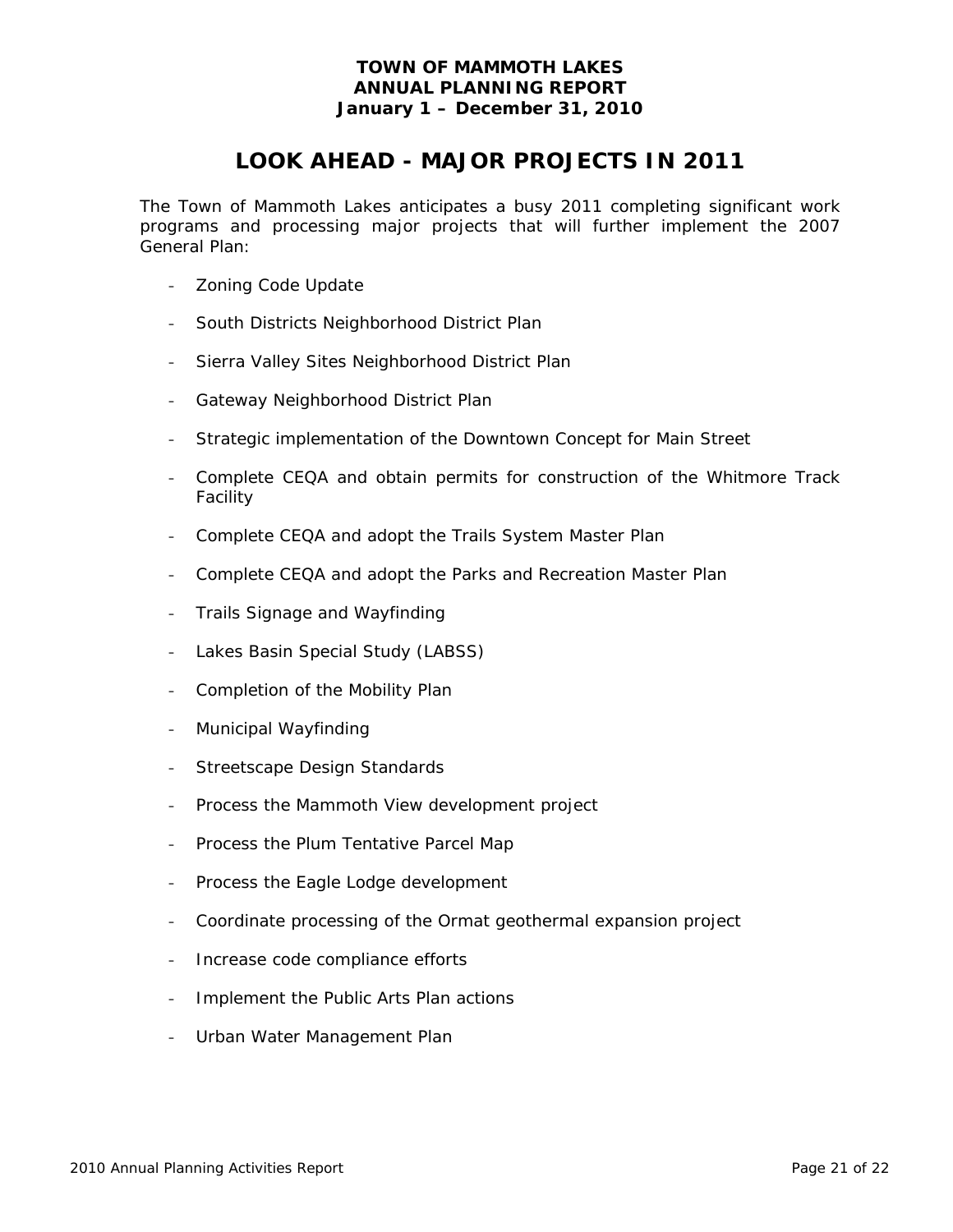# **ATTACHMENTS**

**Attachment 1:** Annual Element Progress Report – Housing Element Implementation

**Attachment 2:** Detailed List of Planning Application Requests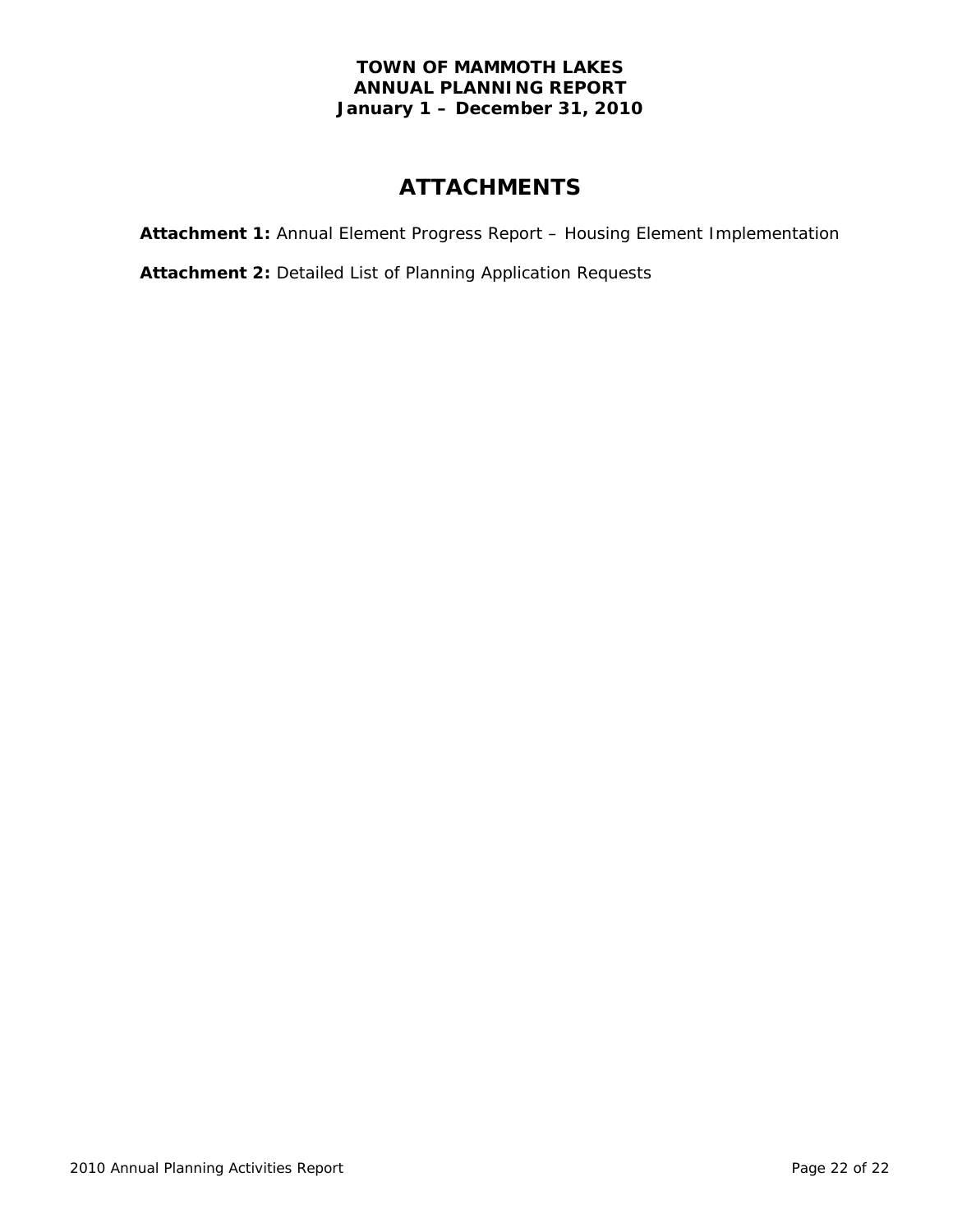# **ANNUAL ELEMENT PROGRESS REPORT**

*Housing Element Implementation*

(CCR Title 25 §6202 )

**Jurisdiction**Town of Mammoth Lakes

**Reporting Period** 

-

12/31/2010

**Table A**

#### **Annual Building Activity Report Summary - New Construction Very Low-, Low-, and Mixed-Income Multifamily Projects**

| <b>Housing Development Information</b>                                                           |                                                                                                                         |         |        |                           |                         |                                                   |                                    |                                                                                                                                              |                  | <b>Housing with Financial Assistance</b><br>and/or<br><b>Deed Restrictions</b> | <b>Housing without</b><br><b>Financial Assistance</b><br>or Deed Restrictions                 |
|--------------------------------------------------------------------------------------------------|-------------------------------------------------------------------------------------------------------------------------|---------|--------|---------------------------|-------------------------|---------------------------------------------------|------------------------------------|----------------------------------------------------------------------------------------------------------------------------------------------|------------------|--------------------------------------------------------------------------------|-----------------------------------------------------------------------------------------------|
| $\overline{1}$                                                                                   | $\overline{2}$                                                                                                          | 3       |        |                           | $\overline{4}$          |                                                   | 5                                  | 5a                                                                                                                                           | 6                | $\overline{7}$                                                                 | 8                                                                                             |
| Project Identifier<br>(may be APN No.,<br>project name or                                        | Affordability by Household Incomes<br>Tenure<br>Unit<br>Above<br>R=Renter<br>Category<br>Very Low-<br>Moderate-<br>Low- |         |        | <b>Total Units</b><br>per | Est. # Infill<br>Units* | Assistance<br>Programs<br>for Each<br>Development | Deed<br>Restricted<br><b>Units</b> | Note below the number of units<br>determined to be affordable without<br>financial or deed restrictions and<br>attach an explanation how the |                  |                                                                                |                                                                                               |
| address)                                                                                         |                                                                                                                         | O=Owner | Income | Income                    | Income                  | Moderate-<br>Income                               | Project                            |                                                                                                                                              | See Instructions |                                                                                | jurisdiction determined the units were<br>See Instructions affordable. Refer to instructions. |
|                                                                                                  |                                                                                                                         |         |        |                           |                         |                                                   |                                    |                                                                                                                                              |                  |                                                                                |                                                                                               |
|                                                                                                  |                                                                                                                         |         |        |                           |                         |                                                   |                                    |                                                                                                                                              |                  |                                                                                |                                                                                               |
|                                                                                                  |                                                                                                                         |         |        |                           |                         |                                                   |                                    |                                                                                                                                              |                  |                                                                                |                                                                                               |
|                                                                                                  |                                                                                                                         |         |        |                           |                         |                                                   |                                    |                                                                                                                                              |                  |                                                                                |                                                                                               |
|                                                                                                  |                                                                                                                         |         |        |                           |                         |                                                   |                                    |                                                                                                                                              |                  |                                                                                |                                                                                               |
|                                                                                                  |                                                                                                                         |         |        |                           |                         |                                                   |                                    |                                                                                                                                              |                  |                                                                                |                                                                                               |
|                                                                                                  |                                                                                                                         |         |        |                           |                         |                                                   |                                    |                                                                                                                                              |                  |                                                                                |                                                                                               |
|                                                                                                  |                                                                                                                         |         |        |                           |                         |                                                   |                                    |                                                                                                                                              |                  |                                                                                |                                                                                               |
| (9) Total of Moderate and Above Moderate from Table A3<br>$\Omega$<br>$\blacktriangleright$<br>D |                                                                                                                         |         |        |                           |                         | 5                                                 |                                    |                                                                                                                                              |                  |                                                                                |                                                                                               |
| (10) Total by income Table A/A3                                                                  |                                                                                                                         | ▶<br>▸  |        |                           |                         | 5                                                 | 0                                  |                                                                                                                                              |                  |                                                                                |                                                                                               |
| (11) Total Extremely Low-Income Units*                                                           |                                                                                                                         |         |        |                           |                         |                                                   |                                    |                                                                                                                                              |                  |                                                                                |                                                                                               |

\* Note: These fields are voluntary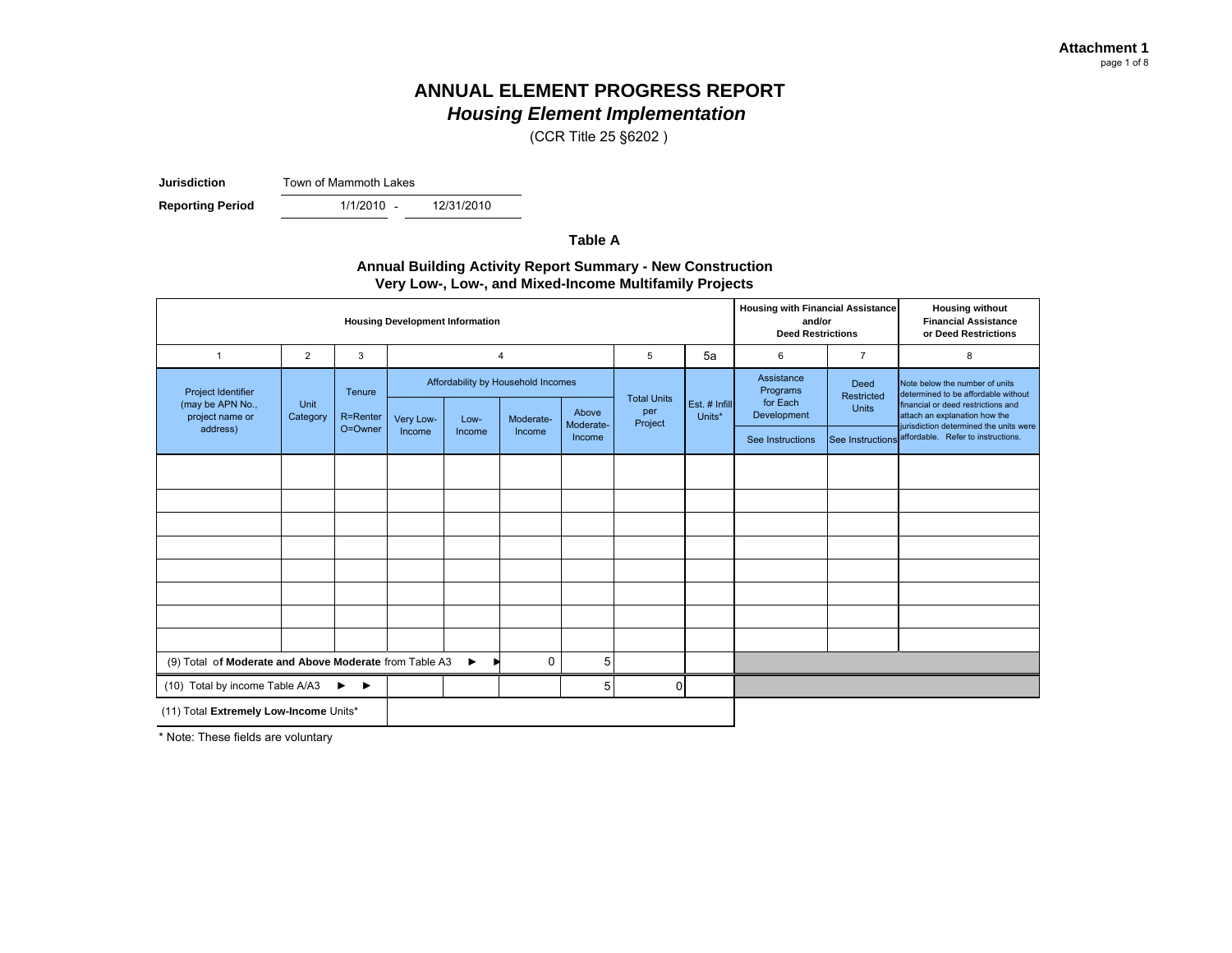(CCR Title 25 §6202 )

**Jurisdiction**Town of Mammoth Lakes

**Reporting Period** 1/1/2010 - 12/31/2010

### **Table A2Annual Building Activity Report Summary - Units Rehabilitated, Preserved and Acquired pursuant to GC Section 65583.1(c)(1)**

Please note: Units may only be credited to the table below when a jurisdiction has included a program it its housing element to rehabilitate, preserve or acquire units to accommodate a portion of its RHNA whichmeet the specific criteria as outlined in GC Section 65583.1(c)(1)

|                                   |                              |                     | Affordability by Household Incomes |                              |                                                                                                                                    |
|-----------------------------------|------------------------------|---------------------|------------------------------------|------------------------------|------------------------------------------------------------------------------------------------------------------------------------|
| <b>Activity Type</b>              | Extremely<br>Low-<br>Income* | Very Low-<br>Income | Low-<br>Income                     | <b>TOTAL</b><br><b>UNITS</b> | (4) The Description should adequately document how each unit complies with<br>subsection (c)(7) of Government Code Section 65583.1 |
| (1) Rehabilitation Activity       |                              |                     |                                    | 0                            |                                                                                                                                    |
| (2) Preservation of Units At-Risk |                              |                     |                                    | 0                            |                                                                                                                                    |
| (3) Acquisition of Units          |                              |                     | 4                                  | 4                            | Star Apartments (1829 Old Mammoth Road); Housing Element Program H.2.D.1.                                                          |
| (5) Total Units by Income         | 0                            | 0                   | 4                                  | 4                            |                                                                                                                                    |

\* Note: This field is voluntary

#### **Table A3**

**Annual building Activity Report Summary for Above Moderate-Income Units (not including those units reported on Table A)**

|                                                     | 1.<br><b>Single Family</b> | 2.<br>2 - 4 Units | 3.<br>5+ Units | 4.<br><b>Second Unit</b> | 5.<br><b>Mobile Homes</b> | 6.<br><b>Total</b> | 7.<br>Number of<br>infill units* |
|-----------------------------------------------------|----------------------------|-------------------|----------------|--------------------------|---------------------------|--------------------|----------------------------------|
| No. of Units Permitted for<br>Moderate              |                            |                   |                |                          |                           | 0                  |                                  |
| No. of Units Permitted for<br><b>Above Moderate</b> | 5                          |                   |                |                          |                           | 5                  |                                  |

\* Note: This field is voluntary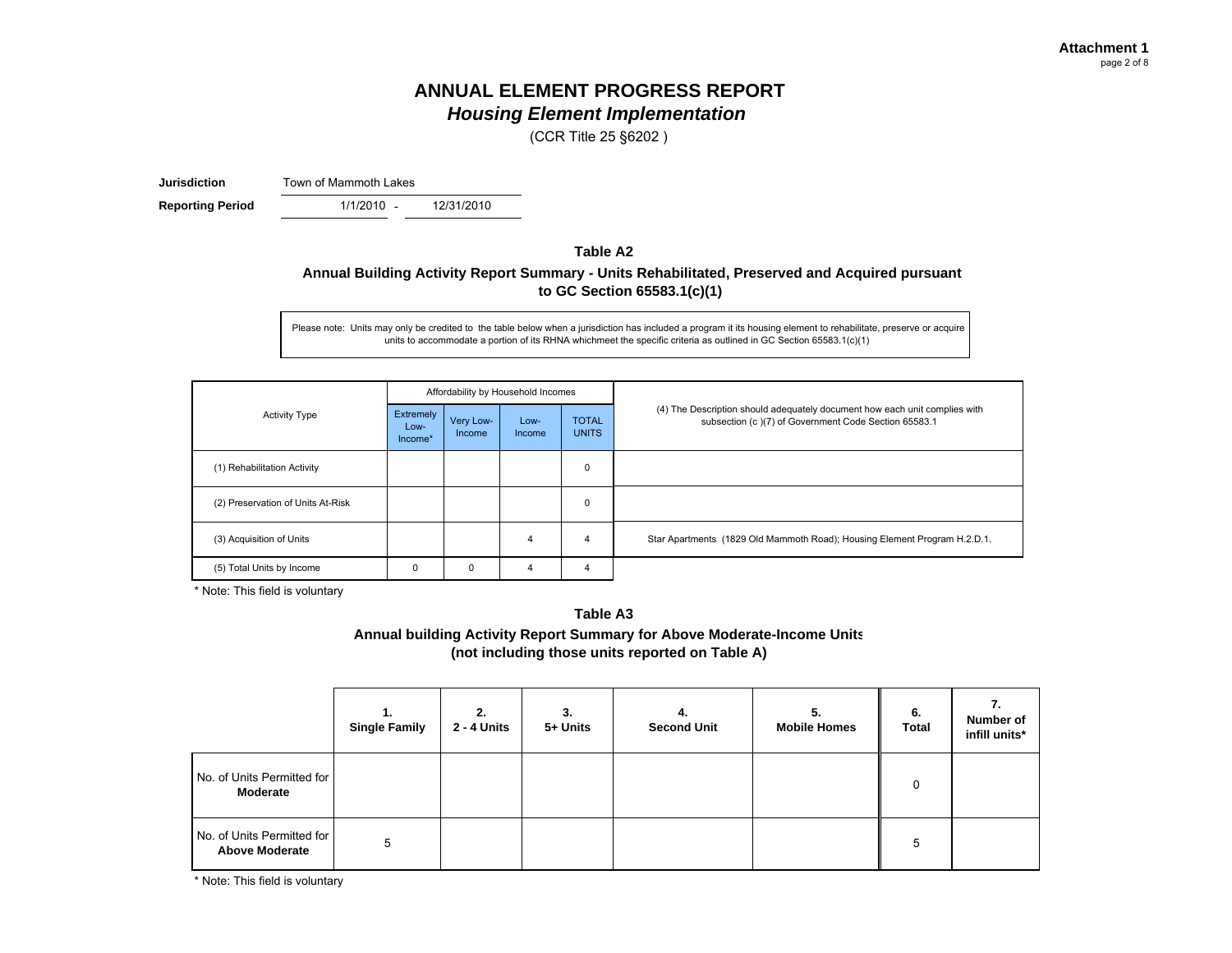# **ANNUAL ELEMENT PROGRESS REPORT**

*Housing Element Implementation*

(CCR Title 25 §6202 )

**Jurisdiction**Town of Mammoth Lakes

**Reporting Period** 1/1/2010 - 12/31/2010

**Table B**

#### **Regional Housing Needs Allocation Progress**

**Permitted Units Issued by Affordability**

|                    | Enter Calendar Year starting with the first year of<br>the RHNA allocation period. See Example.                     |                                              | 2007 | 2008                   | 2009        | 2010                   | 2011      | 2012      | 2013                   | 2014      | 2015      | <b>Total Units</b>     | Total                             |
|--------------------|---------------------------------------------------------------------------------------------------------------------|----------------------------------------------|------|------------------------|-------------|------------------------|-----------|-----------|------------------------|-----------|-----------|------------------------|-----------------------------------|
|                    | <b>Income Level</b>                                                                                                 | <b>RHNA</b><br>Allocation by<br>Income Level | Year | Year<br>$\overline{2}$ | Year<br>3   | Year<br>$\overline{4}$ | Year<br>5 | Year<br>6 | Year<br>$\overline{7}$ | Year<br>8 | Year<br>9 | to Date<br>(all years) | Remaining RHNA<br>by Income Level |
|                    | <b>Deed Restricted</b>                                                                                              |                                              | 9    | 3                      | $\mathbf 0$ | $\mathbf 0$            |           |           |                        |           |           | 12                     |                                   |
| Very Low           | Non-deed<br>restricted                                                                                              | 55                                           |      |                        |             |                        |           |           |                        |           |           |                        | 43                                |
|                    | <b>Deed Restricted</b>                                                                                              |                                              | 57   | 15                     | $\mathbf 0$ | $\overline{4}$         |           |           |                        |           |           | 76                     |                                   |
| Low                | Non-deed<br>restricted                                                                                              | 56                                           |      |                        |             |                        |           |           |                        |           |           |                        | $-20$                             |
|                    | Deed Restricted                                                                                                     |                                              | 2    | 10                     | 5           | $\mathsf 0$            |           |           |                        |           |           | 17                     |                                   |
| Moderate           | Non-deed<br>restricted                                                                                              | 58                                           |      |                        |             |                        |           |           |                        |           |           |                        | 41                                |
| Above Moderate     |                                                                                                                     | 110                                          | 2    | 24                     | 19          | $\mathbf 0$            |           |           |                        |           |           | 45                     | 65                                |
| Total RHNA by COG. | Enter allocation number:                                                                                            | 279                                          | 70   | 52                     | 24          | $\overline{4}$         |           |           |                        |           |           | 150                    |                                   |
|                    | Total Units ▶<br>$\rightarrow$                                                                                      |                                              |      |                        |             |                        |           |           |                        |           |           |                        | 129                               |
|                    | Remaining Need for RHNA Period $\triangleright$ $\triangleright$ $\triangleright$ $\triangleright$ $\triangleright$ |                                              |      |                        |             |                        |           |           |                        |           |           |                        |                                   |

Note: units serving extremly low-income households are included in the very low-income permitted units totals.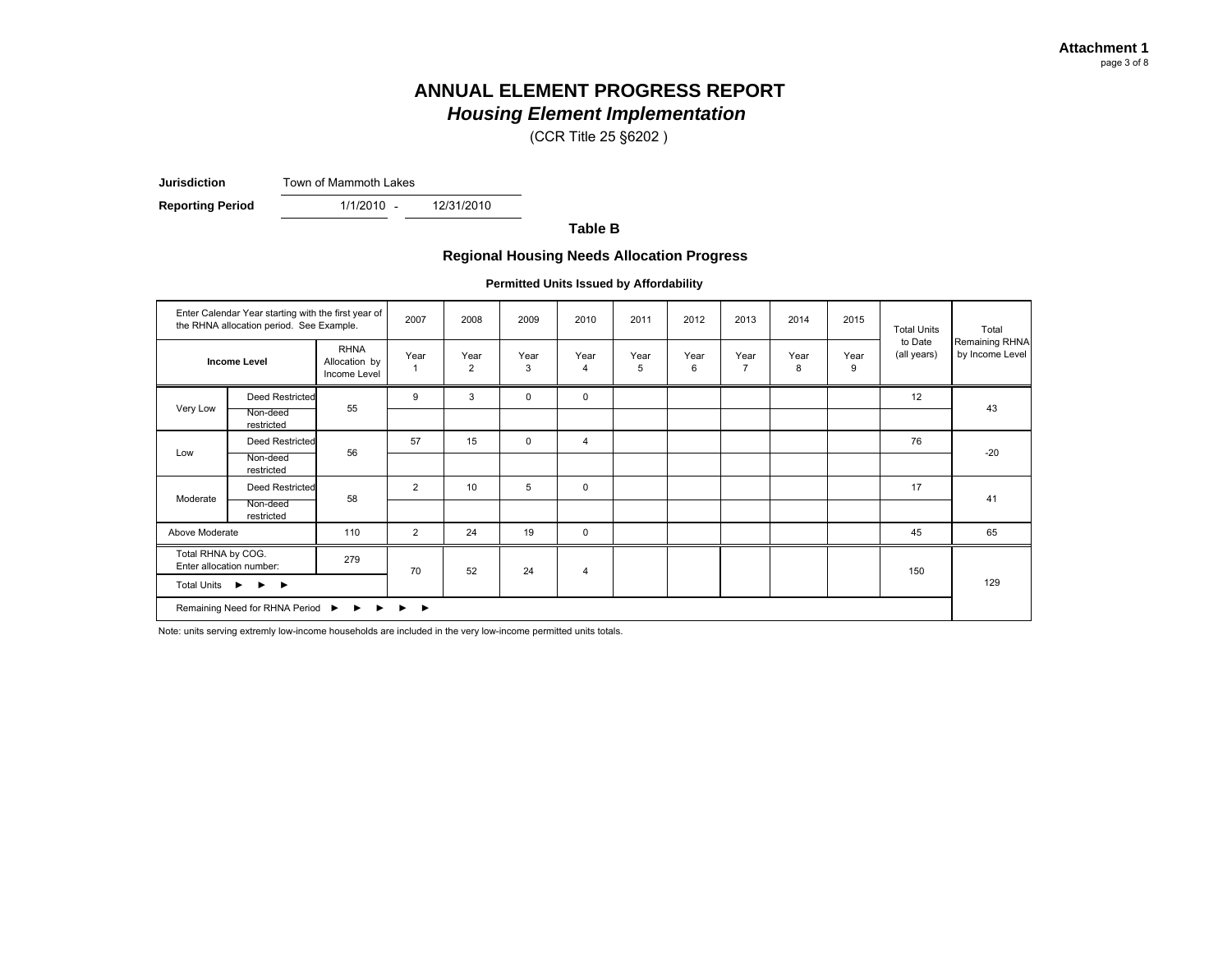(CCR Title 25 §6202 )

**Jurisdiction**Town of Mammoth Lakes

**Reporting Period** 1/1/2010 - 12/31/2010

#### **Table C**

**Program Implementation Status**

| <b>Program Description</b><br>(By Housing Element Program Names) |                                                                                                                                                             |                               | Housing Programs Progress Report - Government Code Section 65583.<br>Describe progress of all programs including local efforts to remove governmental constraints to the maintenance,<br>improvement, and development of housing as identified in the housing element. |
|------------------------------------------------------------------|-------------------------------------------------------------------------------------------------------------------------------------------------------------|-------------------------------|------------------------------------------------------------------------------------------------------------------------------------------------------------------------------------------------------------------------------------------------------------------------|
| Name of Program                                                  | Objective                                                                                                                                                   | <b>Timeframe</b><br>in $H.E.$ | <b>Status of Program Implementation</b>                                                                                                                                                                                                                                |
| H.1.A.1                                                          | Maintain an up-to-date GIS<br>database.                                                                                                                     | On-going                      | The Town contracts with a GIS coordinator that works for both the<br>Town and Mono County to keep the GIS database functioning and<br>up-to-date.                                                                                                                      |
| H.1.A.2                                                          | Provide annual reporting on the<br>Town's progress to meeting the<br>Housing Element.                                                                       | On-going                      | This table, included with the annual planning report provided to the<br>State Department of Housing and Community Development, is how<br>the Town will report and track progress.                                                                                      |
| H.1.A.3                                                          | Ensure Master Plan/Specific Plan<br>updates provide development<br>capacity and policy to meet<br>housing needs.                                            | On-going                      | As master plans and specific plans are processed, the Community<br>Development Department, Planning Commission, and Town Council<br>will evaluate and ensure adequate development capacity and policy<br>is included to meet housing needs.                            |
| H.1.B.1                                                          | Study exemption from density<br>calculations for required on-site<br>affordable and workforce housing.                                                      | 31-Dec-10                     | The Town is studying a density exemption for on-site affordable and<br>workforce housing as part of the Zoning Code Update, which is<br>underway and anticipated to be adopted in fiscal year 2011-2012.                                                               |
| H.1.C.1                                                          | Prepare and codify District Plans<br>that address livability and<br>workforce housing and incentives<br>for infill, mixed-use development.                  | 31-Dec-11                     | The South Districts and Sierra Valley Sites district plans are being<br>completed in 2011. The Gateway district plan will be completed in<br>2012. Codification will be through the Zoning Code Update after<br>completion of CEQA review in fiscal year 2011-2012.    |
| H.1.D.1                                                          | Amend the Housing Ordinance to<br>incorporate General Plan Policy<br>L.2.D. allowing additional density<br>bonuses for deed-restricted<br>housing projects. | 31-Dec-10                     | The Housing Ordinance is being amended as part of the<br>comprehensive Zoning Code Update. The Zoning Code Update will<br>be codified in fiscal year 2011-2012 after CEQA review is complete.                                                                          |
| H.1.E.1                                                          | Develop criteria, standards, and<br>thresholds for assessment and<br>approval for Alternative Housing<br>Mitigation Plans.                                  | 31-Dec-10                     | These criteria, standards, and thresholds will be included in the<br>Housing Ordinance update. See H.1.D.1.                                                                                                                                                            |
| H.1.F.1                                                          | Continue to apply zoning<br>standards that allow for special<br>needs housing.                                                                              | On-going                      | The Town is continuing to apply these zoning standards.                                                                                                                                                                                                                |
| H.1.F.2                                                          | Modify the Municipal Code<br>pursuant to SB 2.                                                                                                              | 23-Jun-11                     | The Zoning Code Update is underway and will include this<br>amendment and the updated Housing Ordinance. The Zoning Code<br>Update will be codified in fiscal year 2011-2012 after CEQA review is<br>complete.                                                         |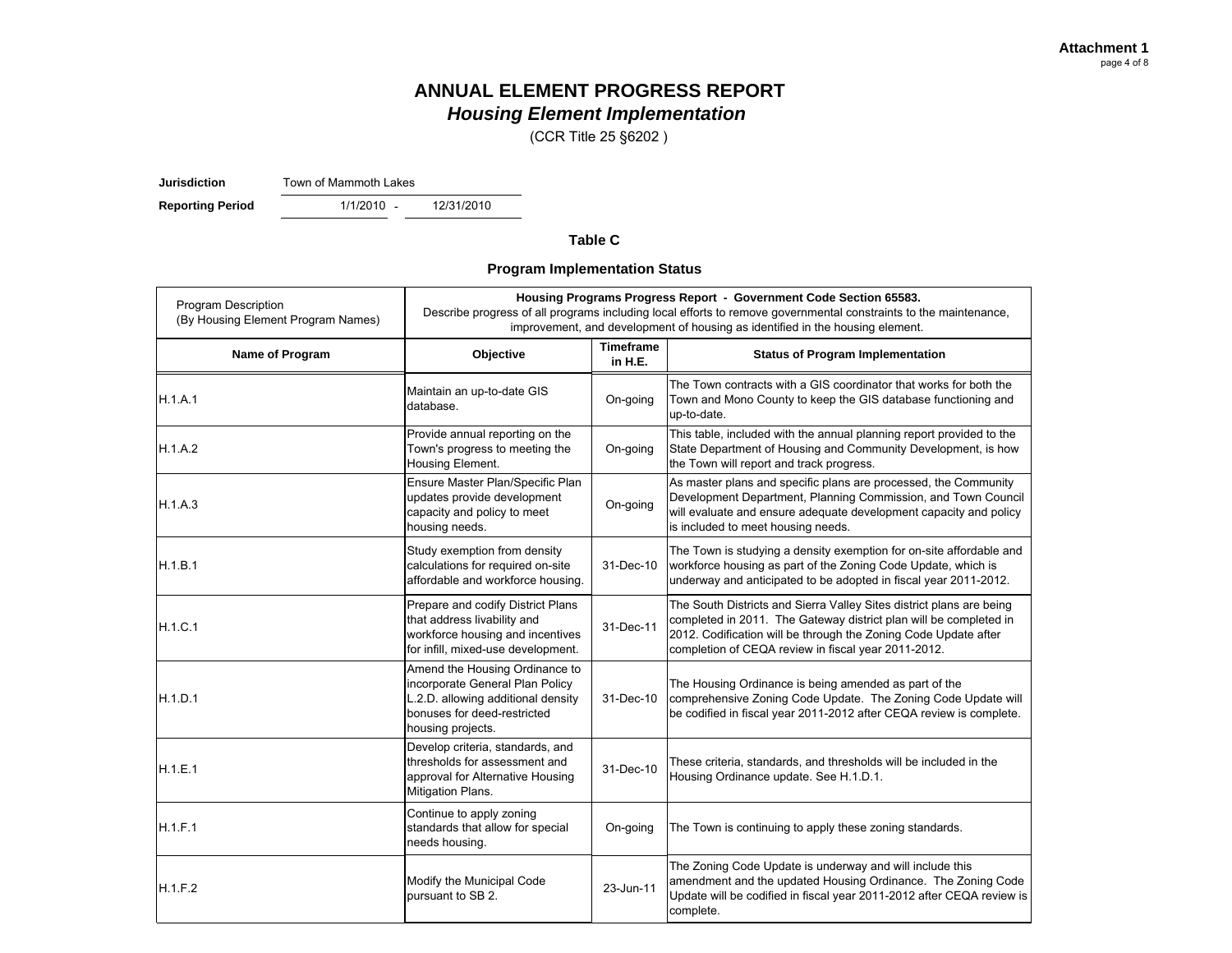(CCR Title 25 §6202 )

| <b>Jurisdiction</b>     | Town of Mammoth Lakes |                                                                                                                                                                                                                                  |           |                                                                                                                                                                                                                                                                  |
|-------------------------|-----------------------|----------------------------------------------------------------------------------------------------------------------------------------------------------------------------------------------------------------------------------|-----------|------------------------------------------------------------------------------------------------------------------------------------------------------------------------------------------------------------------------------------------------------------------|
| <b>Reporting Period</b> | $1/1/2010 -$          | 12/31/2010                                                                                                                                                                                                                       |           |                                                                                                                                                                                                                                                                  |
| H.2.A.1                 |                       | Dedicate TOT revenues to fund<br>housing programs, loans, and<br>grants.                                                                                                                                                         | On-going  | The Town Council annually dedicates TOT revenues to fund housing<br>programs, loans, and grants.                                                                                                                                                                 |
| H.2.A.2                 |                       | Pursue grant funds to support<br>housing programs.                                                                                                                                                                               | On-going  | The Town and Mammoth Lakes Housing, Inc. continue to pursue<br>grant funds to support housing programs. A CDBG grant for the<br>acquisition of and energy efficient upgrades to an existing multi-<br>family structure for affordable housing is underway.       |
| H.2.A.3                 |                       | Develop and adopt a Community<br>Housing Strategy.                                                                                                                                                                               | 31-Dec-10 | The Town and MLH are working with a consultant on long term<br>development projections and a Housing Needs Assessment, which<br>will be used to develop a Community Housing Strategy.                                                                            |
| H.2.A.4                 |                       | Conduct an analysis of ELI<br>household housing needs and<br>develop a local policy target<br>percentage of affordable housing<br>funds for housing the ELI<br>population.                                                       | 31-Dec-11 | In addition to the work that is being done on long term development<br>projections, MLH is preparing an updated Housing Needs<br>Assessment that will look at current needs including ELI.                                                                       |
| H.2.B.1                 |                       | Develop and adopt an amended<br>Housing Ordinance.                                                                                                                                                                               | 31-Dec-10 | See H.1.D.1.                                                                                                                                                                                                                                                     |
| H.2.D.1                 |                       | Work with Mammoth Lakes<br>Housing to acquire and renovate<br>units that can be added to the<br>workforce housing inventory.<br>Program creation will include an<br>evaluation of program costs,<br>benefits, and opportunities. | 31-Dec-12 | The Town and Mammoth Lakes Housing acquired an existing 4 unit<br>structure for affordable housing in 2010 and will conduct<br>rehabilitation and energy efficient upgrades to this structure in 2011<br>(i.e., Star Apartments).                                |
| H.2.E.1                 |                       | Study potential strategies to<br>encourage upgrades of existing<br>multi-family rental properties.                                                                                                                               | 31-Dec-12 | This study has not be started; expected start date is by the end of<br>fiscal year 2011-2012.                                                                                                                                                                    |
| H.2.G.1                 |                       | Work with Mammoth Lakes<br>Housing, Inc. to study and develop<br>procedures that will avoid the<br>inadvertent loss of deed-restricted<br>units.                                                                                 | 31-Dec-11 | A new deed restriction has been implemented that helps to alleviate<br>some of the problem caused by the previous versions. MLH is also<br>talking with RCAC about a loan fund to help to buy back existing<br>units in an effort to maintain deed restrictions. |
| H.2.H.1                 |                       | Update the 2006 Employee<br>Housing study and use the results<br>of the update to target efforts to<br>facilitate development of employee<br>housing units.                                                                      | 31-Dec-12 | This study has not be started; expected start date is by the end of<br>fiscal year 2011-2012.                                                                                                                                                                    |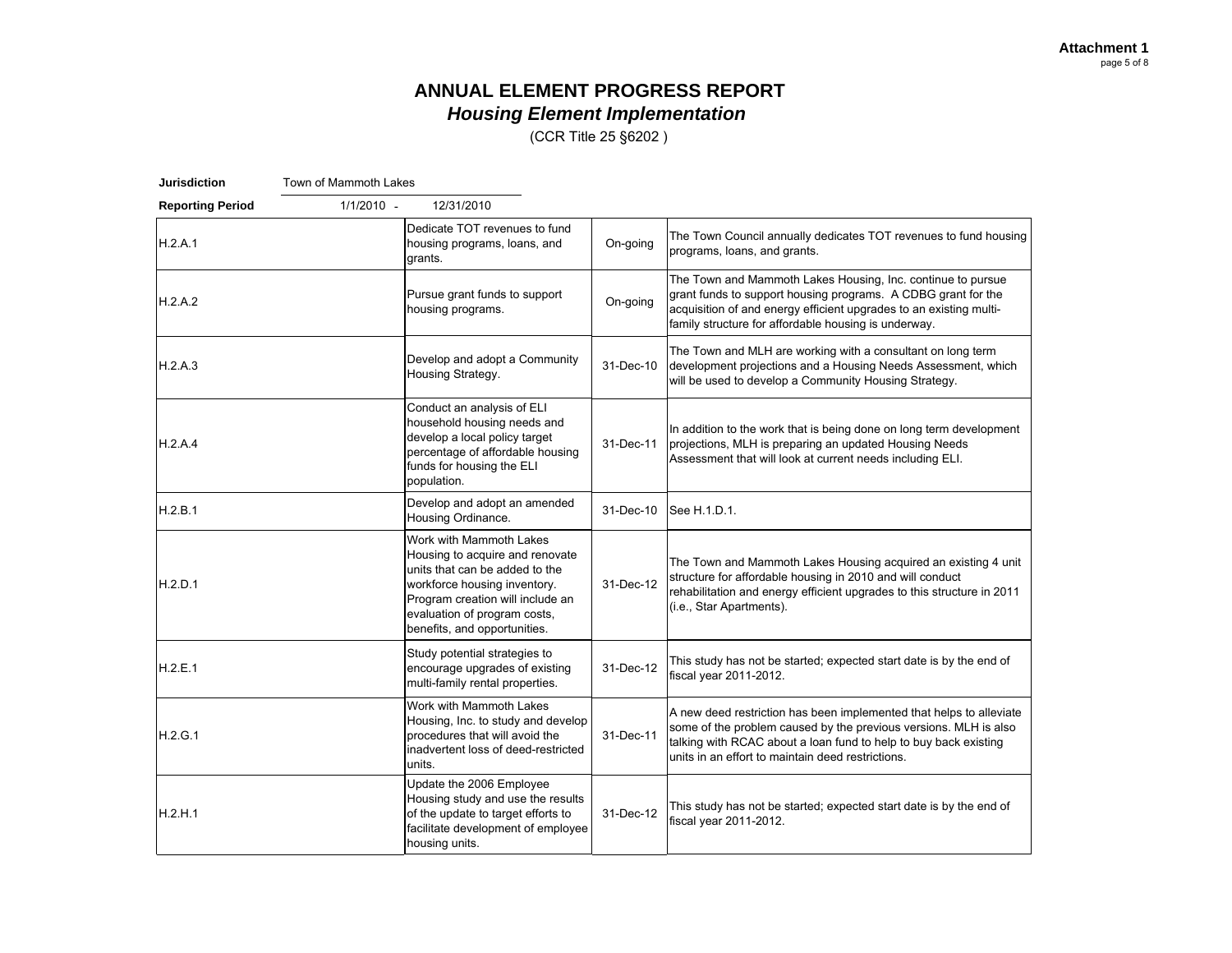(CCR Title 25 §6202 )

| <b>Jurisdiction</b>     | Town of Mammoth Lakes |                                                                                                                                                                                  |           |                                                                                                                                                                                                                                                                    |
|-------------------------|-----------------------|----------------------------------------------------------------------------------------------------------------------------------------------------------------------------------|-----------|--------------------------------------------------------------------------------------------------------------------------------------------------------------------------------------------------------------------------------------------------------------------|
| <b>Reporting Period</b> | $1/1/2010 -$          | 12/31/2010                                                                                                                                                                       |           |                                                                                                                                                                                                                                                                    |
| H.3.A.1                 |                       | Work with Mammoth Lakes<br>Housing, Inc. to develop and adopt<br>minimum design and livability<br>standards for affordable and<br>workforce housing units.                       | 31-Dec-10 | There were livability standards that were adopted as part of the<br>Interim Housing Mitigation Policy. These should be included in the<br>soon to be revised Housing Ordinance that is part of the Zoning<br>Code Update (See H.1.D.1).                            |
| H.3.C.1                 |                       | Complete a District Plan for the<br>Sierra Valley Sites.                                                                                                                         | 31-Dec-10 | The District Plan for the Sierra Valley Sites is underway and is<br>scheduled to be completed in 2011.                                                                                                                                                             |
| H.4.B.1                 |                       | Adopt a resolution waiving 100%<br>of the application processing fees<br>for developments in which at least<br>5% of units are affordable to<br>extremely low-income households. | 31-Dec-11 | The Town anticipates amending the Municipal Code fee waiver<br>section to include this program concurrently with the Housing<br>Ordinance update. See H.1.D.1.                                                                                                     |
| H.4.C.1                 |                       | Amend the Municipal Code to<br>allow residential care and assisted<br>living facilities.                                                                                         | 31-Dec-11 | See H.1.F.2                                                                                                                                                                                                                                                        |
| H.4.C.2                 |                       | Amend the Municipal Code to<br>permit licensed group homes and<br>small residential care facilities.                                                                             | 31-Dec-11 | See H.1.F.2                                                                                                                                                                                                                                                        |
| H.4.C.3                 |                       | Amend the Municipal Code to<br>clarify that manufactured housing<br>is permitted in all residential<br>zones.                                                                    | 31-Dec-11 | See H.1.F.2                                                                                                                                                                                                                                                        |
| H.4.D.1                 |                       | Allow additional types of<br>secondary housing units within the<br>Rural Residential and Residential<br>Single Family Zones.                                                     | 31-Dec-12 | See H.1.F.2.                                                                                                                                                                                                                                                       |
| H.4.E.1                 |                       | Complete the update of the<br>Municipal Code to bring it into<br>conformance with the 2007<br>General Plan and the Housing<br>Element Update.                                    | 31-Dec-11 | See H.1.F.2                                                                                                                                                                                                                                                        |
| H.4.E.2                 |                       | Amend the DIF Ordinance to<br>assure that impact fees do not<br>impede housing production to<br>meet the Town's RHNA.                                                            | 31-Dec-10 | The Interim Housing Mitigation Policy and DIF modifications<br>adjusted housing fees, and exempted additional residential uses<br>from payment of housing fees. Additional modifications may be<br>made as a result of the long term development forcast underway. |
| H.4.E.3                 |                       | Amend the Town's parking<br>standards to allow reduced parking<br>standards for affordable housing<br>and infill and mixed use housing.                                          | 31-Dec-11 | See H.1.F.2                                                                                                                                                                                                                                                        |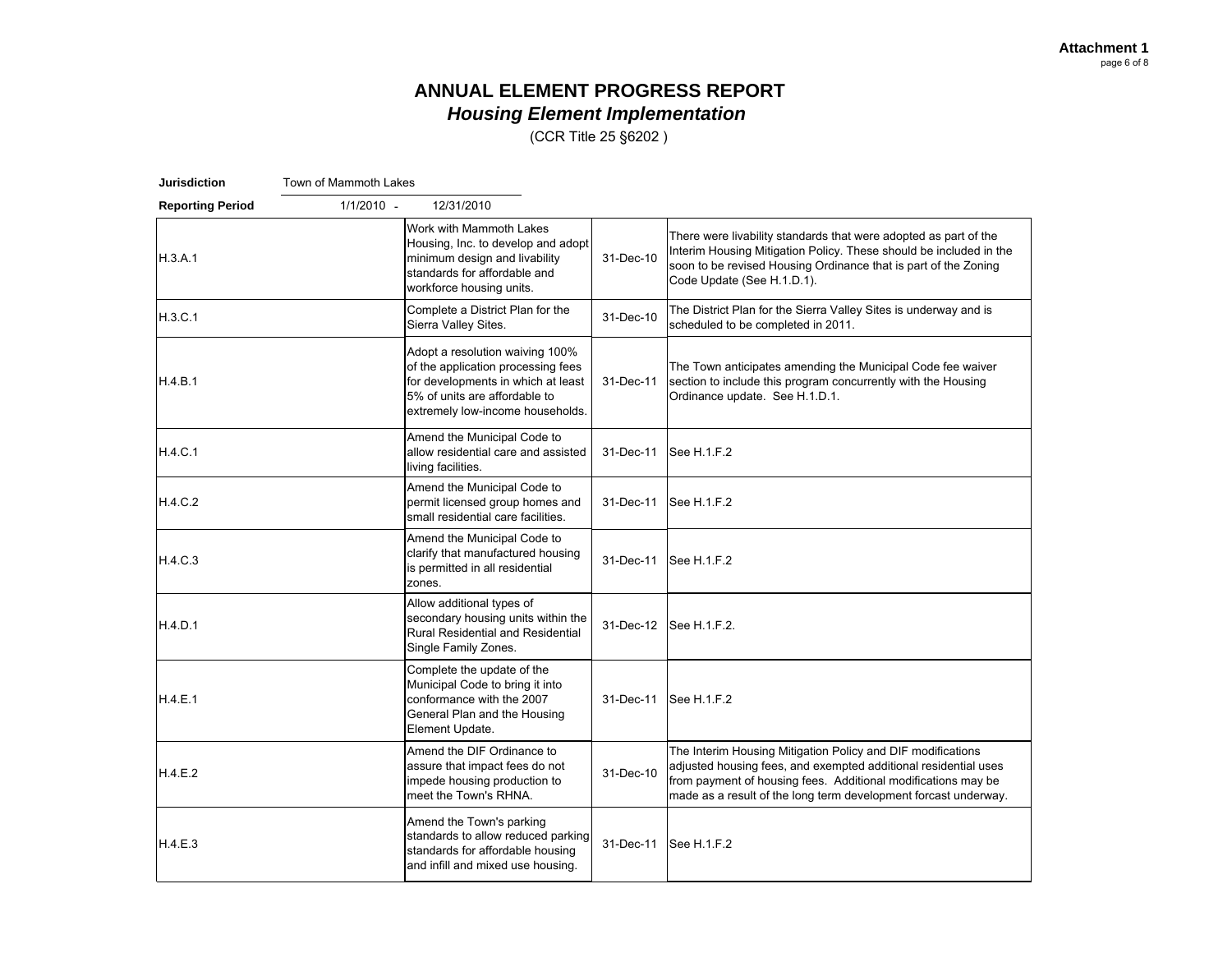(CCR Title 25 §6202 )

| Jurisdiction            | Town of Mammoth Lakes |                                                                                                                                                                                                                                                                 |                           |                                                                                                                                                                                                   |
|-------------------------|-----------------------|-----------------------------------------------------------------------------------------------------------------------------------------------------------------------------------------------------------------------------------------------------------------|---------------------------|---------------------------------------------------------------------------------------------------------------------------------------------------------------------------------------------------|
| <b>Reporting Period</b> | $1/1/2010 -$          | 12/31/2010                                                                                                                                                                                                                                                      |                           |                                                                                                                                                                                                   |
| H.5.B.1                 |                       | Provide information regarding fair<br>housing practices at the Town of<br>Mammoth Lakes offices and<br>website, the Mammoth Lakes<br>Community Center and Library,<br>and the Mono County offices<br>located in Mammoth Lakes.                                  |                           | 31-Dec-10 Information regarding fair housing practices is expected to be<br>and on-going completed in the first quarter of fiscal year 2011-2012.                                                 |
| H.5.C.1                 |                       | Establish a process to address fair<br>housing complaints and inquiries.                                                                                                                                                                                        | 31-Dec-11                 | The Town anticipates establishing a process to address fair housing<br>and on-going complaints and inquiries in the first guarter of fiscal year 2011-2012.                                       |
| H.6.A.1                 |                       | Update and revise local building<br>codes in accordance with State<br>Green Building requirements, and<br>consider adoption of an ordinance<br>that includes incentives for use of<br>green building technologies that<br>exceed building code<br>requirements. | 31-Dec-10<br>and on-going | The Town is enforcing the 2010 California Building Code. The Town<br>will consider the adoption of incentives for use of green building<br>technologies that exceed the 2010 Code's requirements. |
| H.6.B.1                 |                       | Work with Inyo Mono Advocates<br>for Community Action (IMACA)<br>and Mammoth Lakes Housing to<br>increase the number of<br>weatherization retrofits and other<br>upgrades of owner occupied and<br>non-transient rental housing units<br>in Mammoth Lakes.      | 31-Dec-10                 | The Town continues to work with Mammoth Lakes Housing on<br>and on-going permits for upgrades to existing non-transient housing.                                                                  |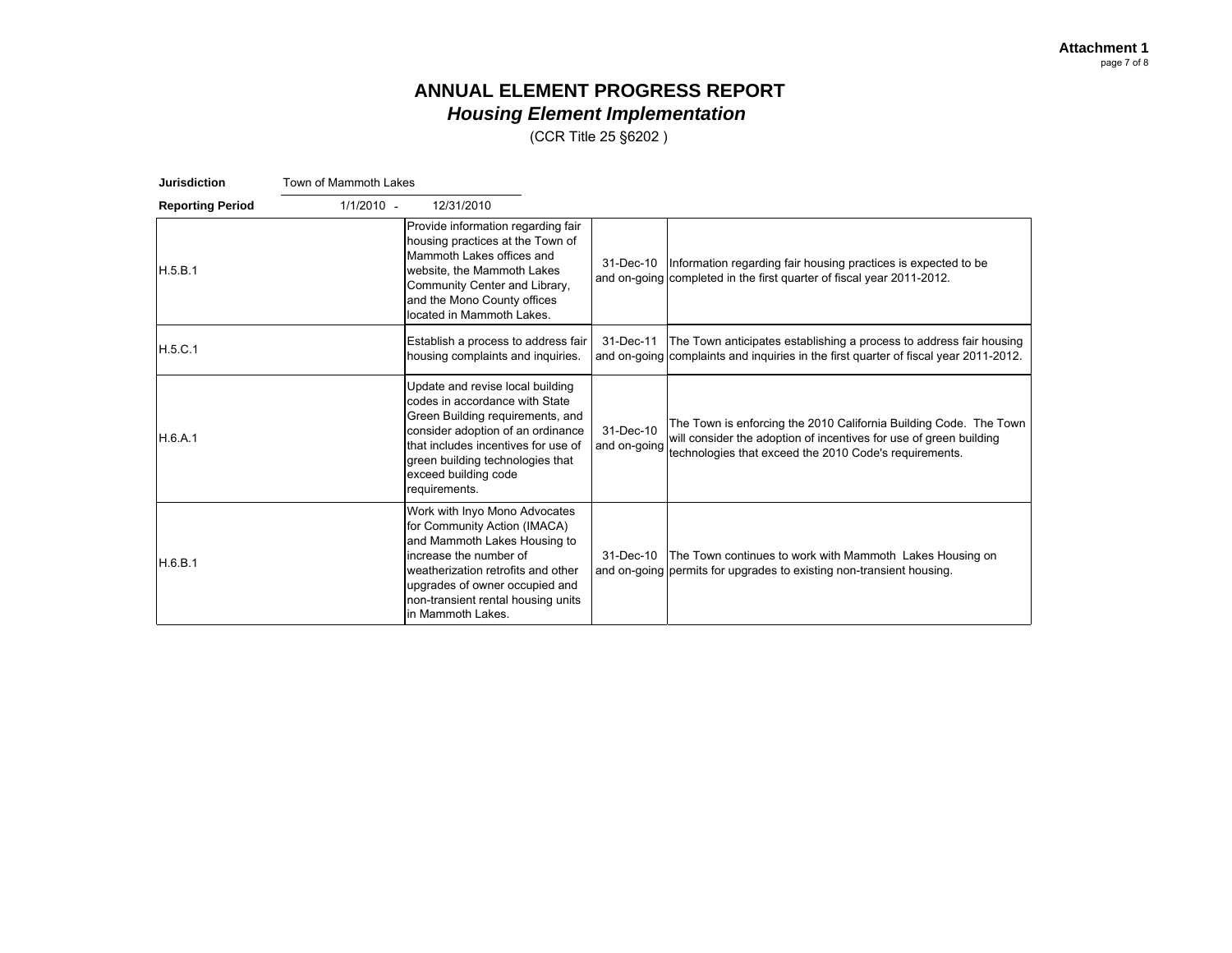(CCR Title 25 §6202 )

**Jurisdiction**Town of Mammoth Lakes

**Reporting Period** 1/1/2010 - 12/31/2010

**General Comments:**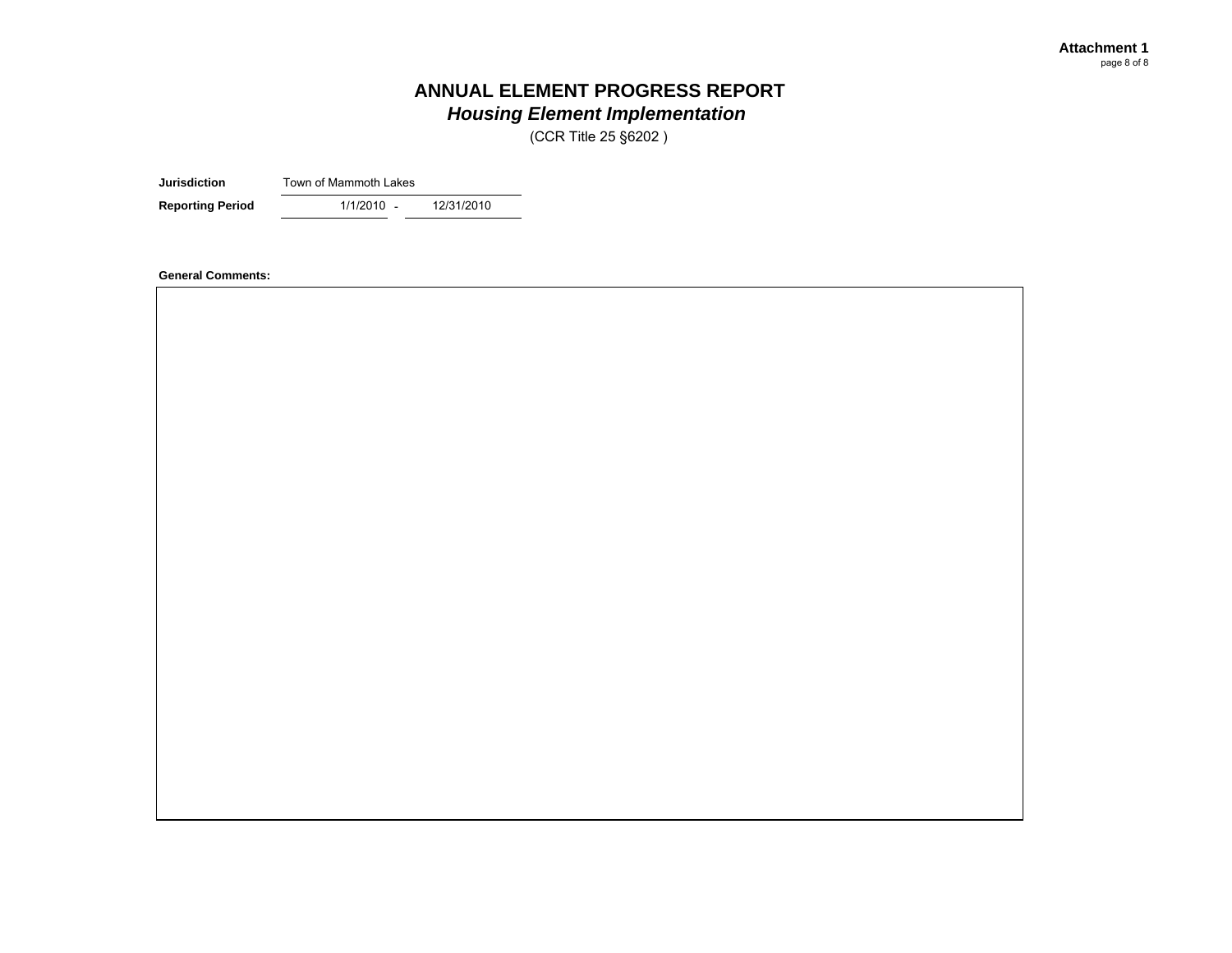### **Attachment 2**

### **Detailed List of Planning Application Requests January 1 to December 31, 2010**

### **A. General Plan Amendments**

- i. GPA 10-001: Amendment to designate the Bell-Shaped Parcel from Resort to Open Space; approved.
- ii. GPA 10-002: Housing Element Update; approved.

### **B. District Zoning Amendment**

- i. DZA 10-001: Amendment to re-zone the Bell-Shaped Parcel from Resort to Open Space (also GPA 10-001); approved.
- ii. DZA 10-002: Clearwater Specific Plan Amendment and granting fee waivers pursuant to the Community Benefits/Incentive Zoning (CBIZ) Policy; approved.

### **C. Zoning Code Amendments**

- i. ZCA 10-01: Amendment to the Municipal Code to include medical marijuana cooperatives not prohibited by state law; approved.
- ii. ZCA 10-02: Amendment to the Municipal Code to include Chapter 5.38, Medical Marijuana Cooperatives; approved.
- iii. ZCA 10-03: Amendment to the Municipal Code to allow time extension requests of up to six years for use permits, design reviews, and variances; approved.

#### **D. Tentative Tract Maps**

i. TTM 10-001: Mammoth View – Mixed-use project consisting of a 54 room hotel with 52 for-sale condominium cabins and townhouses; ongoing.

#### **E. Tentative Parcel Maps**

i. TPM 10-001: Plum – Subdivision of one parcel into four parcels; ongoing.

### **F. Use Permit Applications**

- i. UPA 10-001: Plum (see TPM 10-001).
- ii. UPA 10-002: Klassen Medical marijuana cooperative; approved.
- iii. UPA 10-003: Calvert Medical marijuana cooperative; approved.
- iv. UPA 10-004: Zila Medical marijuana cooperative; denied.
- v. UPA 10-005: Mono County Search and Rescue Facility; on-going.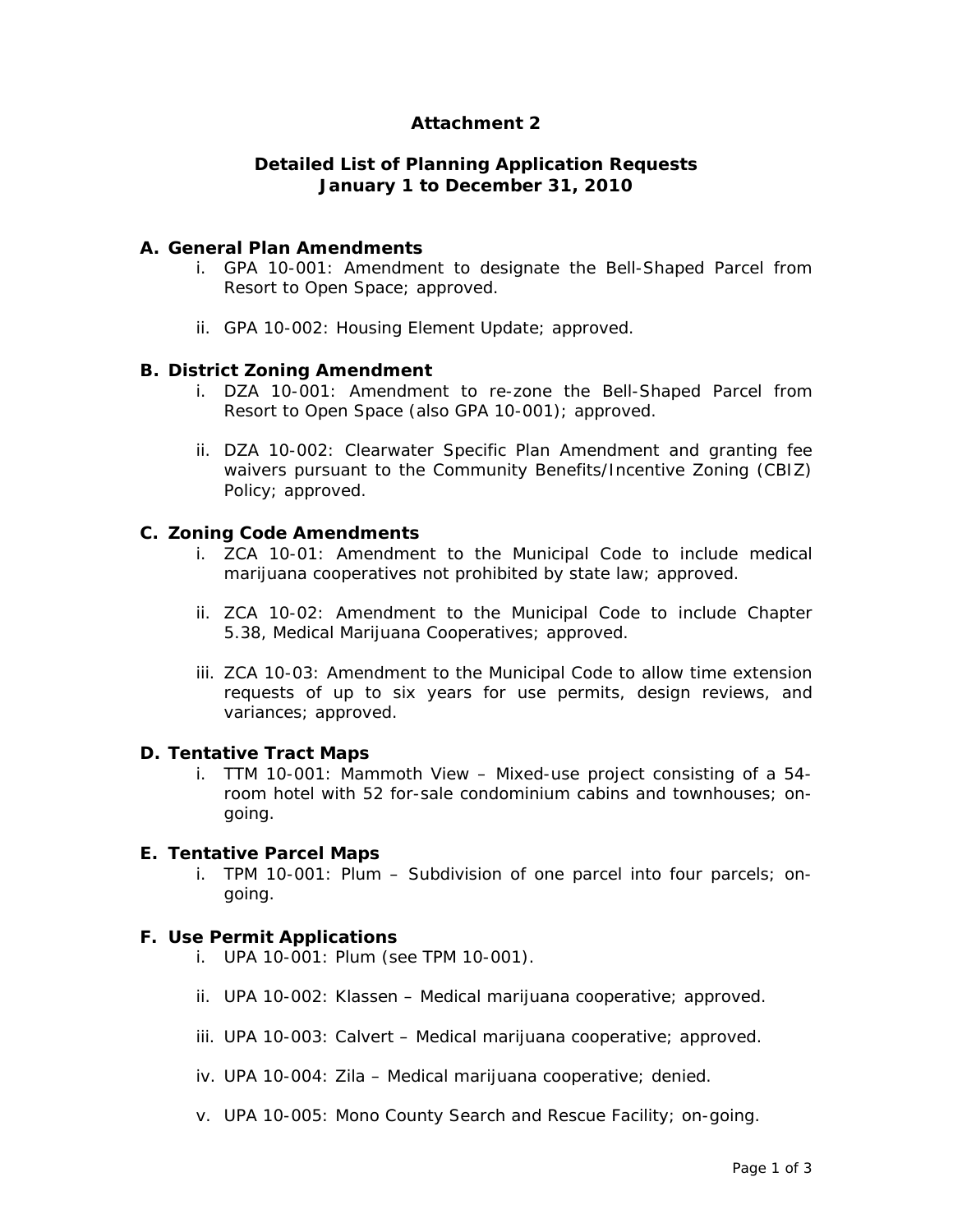### **G. Design Review**

i. DR 10-001: Mammoth Fireside Condominiums; approved.

#### **H. Administrative Design Review**

- i. ADR 10-001: Snowbird Condominiums; approved.
- ii. ADR 10-002: Ski Back Bridge; approved.
- iii. ADR 10-003: Mammoth Point Condominiums; approved.
- iv. ADR 10-004: 272 Sierra Manor Road; approved.
- v. ADR 10-005: Lutheran Church; approved.
- vi. ADR 10-006: Kurland, single-family home in the Bluffs; approved.
- vii. ADR 10-007: Carl's Jr; approved.
- viii. ADR 10-008: Podosin, single-family home in the Bluffs; approved.

### **I. Lot Line Adjustments**

i. LLA 10-001: Combine two parcels in Snowcreek Crest (Frerichs); ongoing.

### **J. Concept Review**

i. CR 10-001: Mammoth View (see TTM 10-001).

### **K. Zoning Adjustments**

- i. ADJ 10-001: Decrease of 20% of the required front yard setback and 5% increase in lot coverage; approved.
- ii. ADJ 10-002: Decrease of 20% of the required front yard setback; ongoing.

### **L. Administrative Permits**

- i. AP 10-001: Courthouse construction trailer; approved.
- ii. AP 10-002: Temporary ice rink at Sierra Nevada Lodge; approved.
- iii. AP 10-003: The Good Life Café operating hours; approved.
- iv. AP 09-004: Apres Pooch; on-going.

### **M. Time Extension Requests**

- i. TER 10-001: Tanavista (TTM 36-240 and UPA 2006-08); withdrawn.
- ii. TER 10-002: Old Mammoth Place (TTM 09-003, UPA 09-003, Design Review 09-005, and Adjustment 09-004); approved.
- iii. TER 10-003: Police Station (DR 2007-02); on-going.